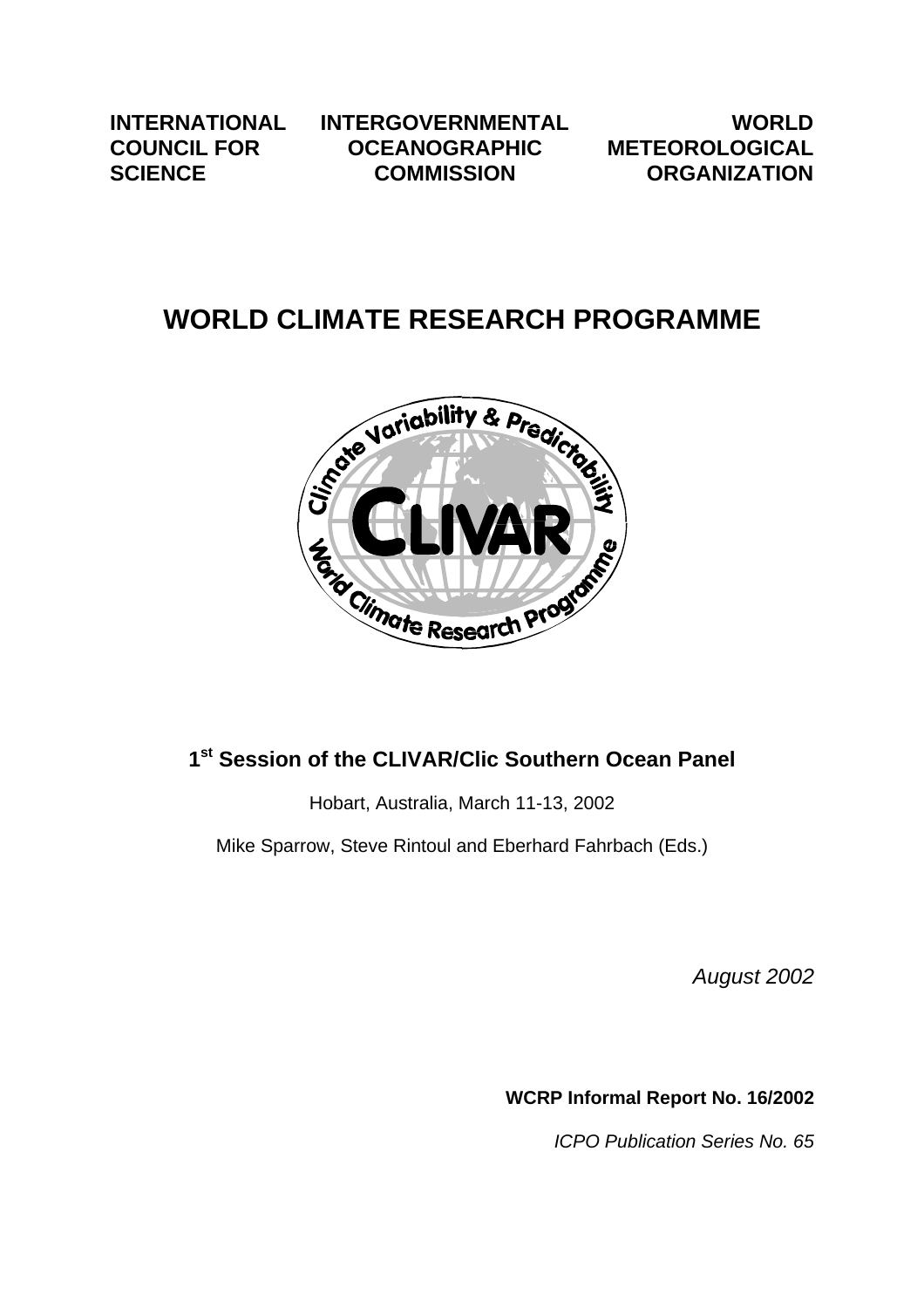CLIVAR is a component of the World Climate Research Programme (WCRP), which was established by WMO and ICSU, and is carried out in association with IOC and SCOR. The scientific planning and development of CLIVAR is under the guidance of the JSC Scientific Steering Group for CLIVAR assisted by the CLIVAR International Project Office. The Joint Scientific Committee (JSC) is the main body of WMO-ICSU-IOC formulating overall WCRP scientific concepts.

#### **Bibliographic Citation**

**INTERNATIONAL CLIVAR PROJECT OFFICE,** 2002: First Session of the CLIVAR/Clic Southern Ocean Implementation Panel, 11.-13. March 2002, Hobart, Australia. International CLIVAR Project Office, CLIVAR Publication Series No. 65, 38pp. (Unpublished manuscript).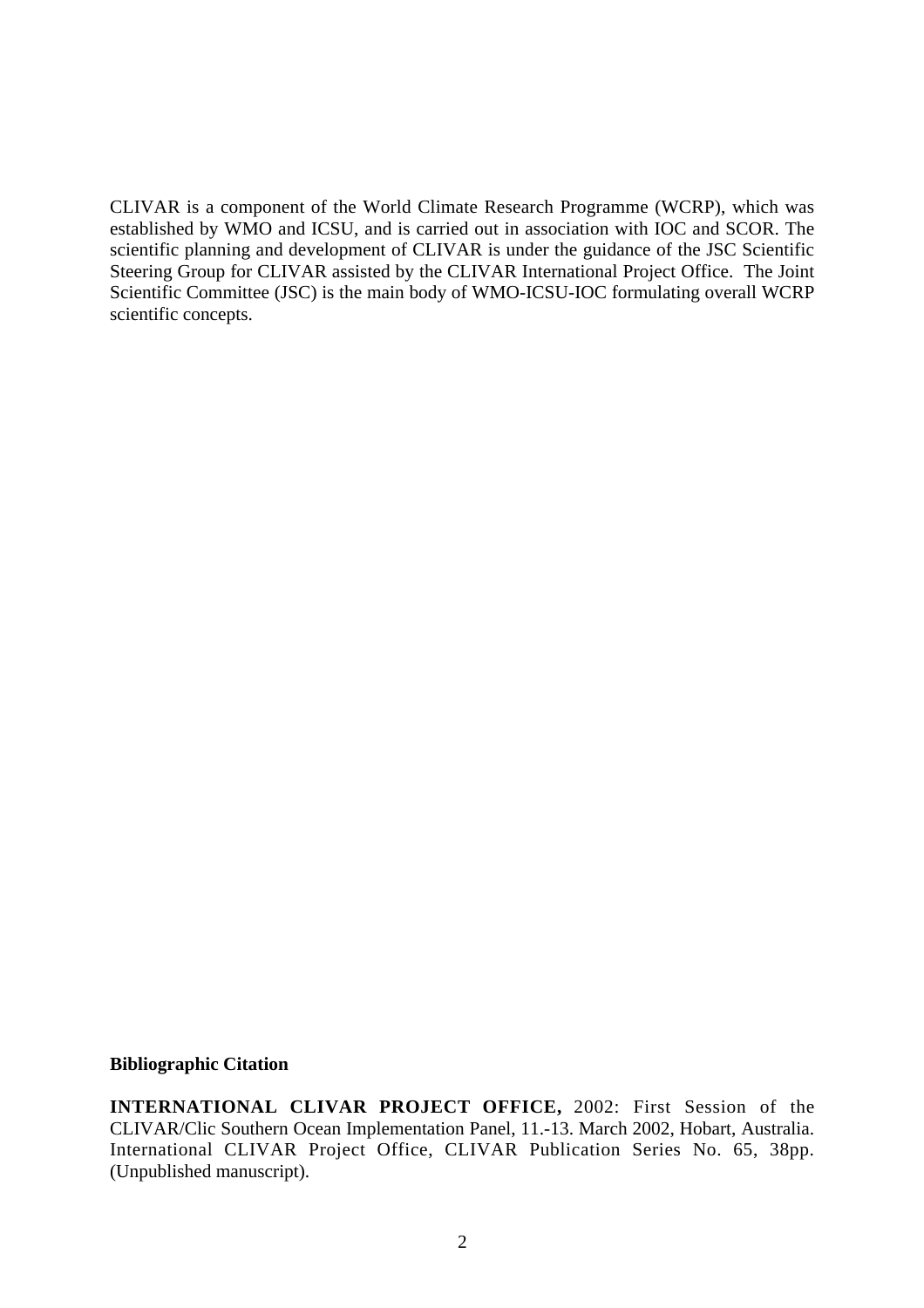# **TABLE OF CONTENTS**

| 1.  | <b>ACTION ITEMS</b>                                                                                                                                                                                                                                                                                                                                                                                                                                                                                                                                                                                                                                                                                                                                                                                                                                                                   | 3                                                              |
|-----|---------------------------------------------------------------------------------------------------------------------------------------------------------------------------------------------------------------------------------------------------------------------------------------------------------------------------------------------------------------------------------------------------------------------------------------------------------------------------------------------------------------------------------------------------------------------------------------------------------------------------------------------------------------------------------------------------------------------------------------------------------------------------------------------------------------------------------------------------------------------------------------|----------------------------------------------------------------|
| 2.  | <b>INTRODUCTION</b>                                                                                                                                                                                                                                                                                                                                                                                                                                                                                                                                                                                                                                                                                                                                                                                                                                                                   | 6                                                              |
| 3.  | STRUCTURE AND PURPOSE OF MEETING                                                                                                                                                                                                                                                                                                                                                                                                                                                                                                                                                                                                                                                                                                                                                                                                                                                      | 7                                                              |
| 4.  | OVERVIEW OF CLIVAR AND CLIC<br>4.1 CLIVAR overview and status<br>4.2 Overview of progress to date in implementation of Southern Ocean<br><b>CLIVAR</b><br>4.3 Overview of CliC, including elements relevant to the understanding of<br>the Southern Ocean                                                                                                                                                                                                                                                                                                                                                                                                                                                                                                                                                                                                                             | 7<br>7<br>8<br>10                                              |
| 5.  | <b>CLIVAR-CliC INTEGRATION</b>                                                                                                                                                                                                                                                                                                                                                                                                                                                                                                                                                                                                                                                                                                                                                                                                                                                        | 10                                                             |
| 6.  | <b>SEA ICE</b>                                                                                                                                                                                                                                                                                                                                                                                                                                                                                                                                                                                                                                                                                                                                                                                                                                                                        | 11                                                             |
| 7.  | METEOROLOGY, AIR-SEA COUPLING AND TELECONNECTIONS                                                                                                                                                                                                                                                                                                                                                                                                                                                                                                                                                                                                                                                                                                                                                                                                                                     | 11                                                             |
| 8.  | <b>MODELLING ISSUES</b><br>8.1 The 'mean state' of ocean models<br>8.2 Variability in ocean models                                                                                                                                                                                                                                                                                                                                                                                                                                                                                                                                                                                                                                                                                                                                                                                    | 14<br>14<br>15                                                 |
| 9.  | CARBON UPTAKE AND STORAGE IN THE SOUTHERN OCEAN                                                                                                                                                                                                                                                                                                                                                                                                                                                                                                                                                                                                                                                                                                                                                                                                                                       | 16                                                             |
| 10. | SUMMARY OF NATIONAL PROGRAMMES                                                                                                                                                                                                                                                                                                                                                                                                                                                                                                                                                                                                                                                                                                                                                                                                                                                        | 17                                                             |
| 11. | SCIENCE SYMPOSIUM WITH ARGO SCIENCE TEAM: THE VALUE OF<br>SOUTHERN OCEAN OBSERVATIONS<br>11.1 CLIVAR's requirements for Argo observations<br>11.2 Introduction: The Southern Ocean's role in climate<br>11.3 Southern Ocean response to climate change<br>11.4 Potential Impacts of climate change on the Southern Ocean's carbon<br>cycle<br>11.5 Modes of variability in the atmosphere-ocean system of the southern<br>hemisphere<br>11.6 Observed changes in the southern hemisphere oceans and the need for<br>an expanded observing system<br>11.7 Using Argo to study Southern Ocean circulation<br>11.8 How to extend Argo into the high latitude Southern Ocean<br>11.9 Ocean state estimation and operational oceanography: The need for<br>southern hemisphere observations<br>11.10 Discussion: Challenges and opportunities for implementation of<br>Southern Ocean Argo | 18<br>19<br>19<br>19<br>20<br>20<br>21<br>21<br>21<br>22<br>22 |
| 12. | SOUTHERN OCEAN TIME SERIES STATIONS                                                                                                                                                                                                                                                                                                                                                                                                                                                                                                                                                                                                                                                                                                                                                                                                                                                   | 22                                                             |
| 13. | <b>REMOTE SENSING</b>                                                                                                                                                                                                                                                                                                                                                                                                                                                                                                                                                                                                                                                                                                                                                                                                                                                                 | 23                                                             |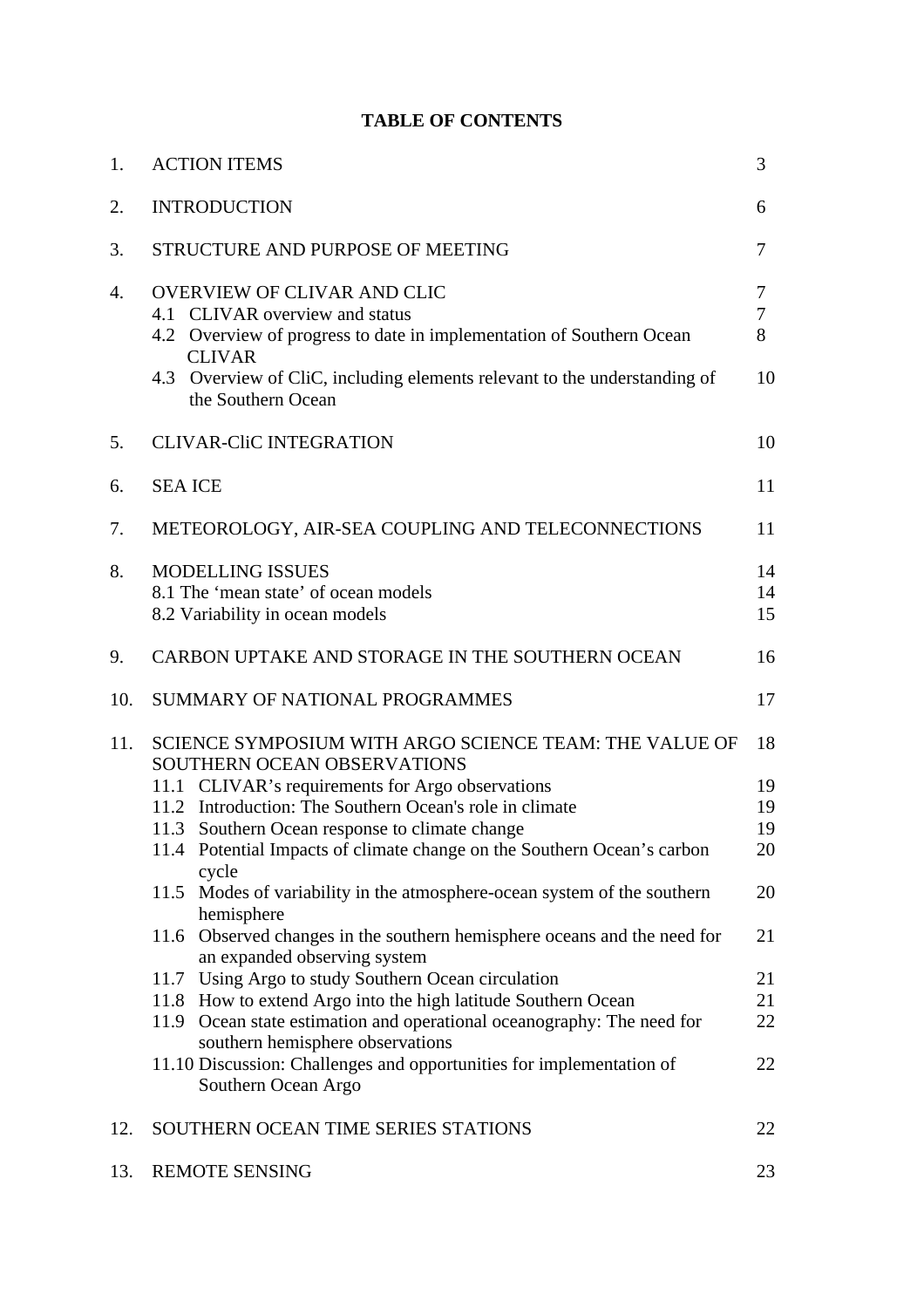| 14. | DATA MANAGEMENT ISSUES                                       | 24 |
|-----|--------------------------------------------------------------|----|
| 15. | <b>PALEO ISSUES</b>                                          | 25 |
|     | 15.1 Southern Ocean variability: Lessons from ice cores      | 25 |
|     | 15.2 Southern Ocean variability: Lessons from sediment cores | 25 |
| 16. | SUMMARY DISCUSSION OF NATIONAL/INTERNATIONAL PLANS           | 26 |
|     | 16.1 Air-sea fluxes                                          | 26 |
|     | 16.2 Oceanographic observations                              | 26 |
| 17. | <b>CROSS PANEL/PROJECT INTERACTIONS</b>                      | 27 |
|     | 17.1 CLIVAR regional panels                                  | 27 |
|     | 17.2 CLIVAR panels and working groups                        | 29 |
|     | 17.3 CliC panels and working groups                          | 29 |
|     | 17.4 WCRP programmes                                         | 30 |
|     | 17.5 Programmes outside of WCRP                              | 31 |
| 18. | <b>OTHER MATTERS</b>                                         |    |
|     |                                                              | 32 |
|     | APPENDIX 1. LIST OF ATTENDEES                                | 33 |
|     | APPENDIX 2. MEETING AGENDA                                   | 35 |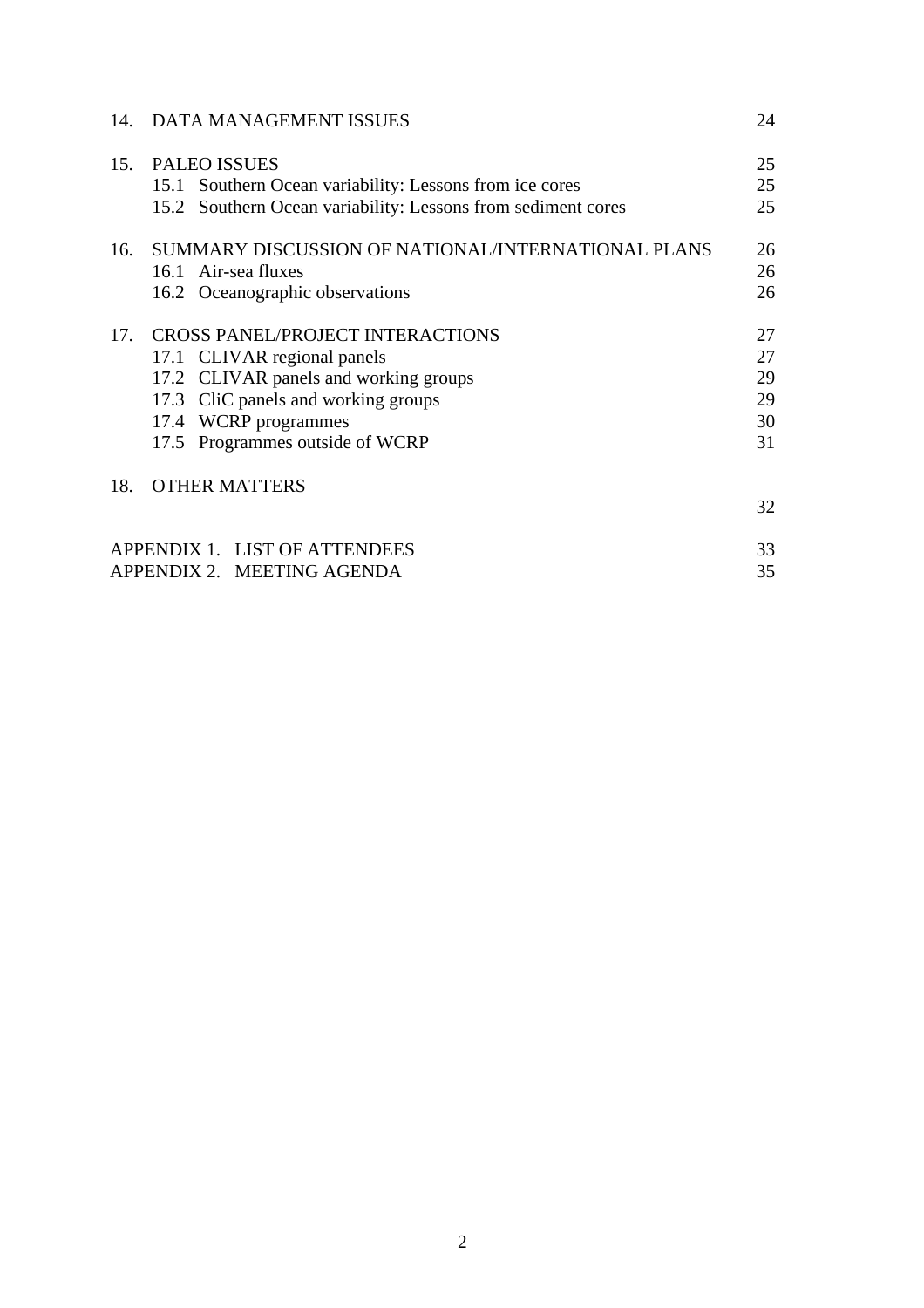# **1. ACTION ITEMS**

- **1.** Draft implementation plan of CliC to be distributed for comment by rest of panel. (Ian Allison and Eberhard Fahrbach)
- **2.** Gurvan Madec to coordinate with CliC NEG (see Section 17.3) on issues of ocean and ice model development of common interest to CLIVAR and CliC. (Gurvan Madec)
- **3.** Arnold Gordon and Eberhard Fahrbach to prepare a brief white paper outlining a strategy for sustained and process observations in the sea ice zone. (Arnold Gordon and Eberhard Fahrbach, with input form rest of panel, Karen Heywood and Nathen Bindoff)
- **4.** The panel should investigate the possibility of including an oceanographic component to the meteorological RIME experiment in the Ross Sea. (Kevin Speer)
- **5.** Is there the potential for getting ice thickness and other relevant variables from Russian historical data? (Alexander Klepikov).
- **6.** A plan to box in the Adelie Land source with repeat hydrography, in coordination with the US Carbon sections, needs to be negotiated between the US, Australia and any other nations likely to be able to make a contribution to this work. (Steve Rintoul, Chris Sabine)
- **7.** Steve Rintoul and Chris Sabine to discuss who to contact about recommending a reoccupation of 43°S in the Pacific. (Steve Rintoul and Chris Sabine)
- **8.** The "chokepoint" section south of Africa remains somewhat of a gap. Germany, Russia and South Africa are encouraged to merge resources (and perhaps those of other collaborators like the USA) to see if more frequent hydrography or XBTs can be obtained to complement the present German efforts. (Eberhard Fahrbach, Alexander Klepikov, Chris Reason)
- **9.** Mike Sparrow to chase up national reports from other (e.g. Scandinavian) countries. (Mike Sparrow)
- **10.** Individuals to keep national reports updated annually. Mike Sparrow to send reminders. (National representatives and Mike Sparrow)
- **11.** Chair to write to Atlantic Panel and Edmo Campos emphasising the importance of the South Atlantic to CLIVAR science issues, supporting the planned South Atlantic Workshop, and NOAA efforts to establish an observing system at 30ºS. (Steve Rintoul and Eberhard Fahrbach)
- **12.** Kevin Speer is to be the Argo contact point for the SO Panel, and coordinate the writing of a white paper for SO Argo. The paper will include contacts, schedules, and cruise tracks for Antarctic vessels capable of deploying floats. (Kevin Speer and rest of panel)
- **13.** SO Panel to update the white paper prepared for the Time Series Science Team (TSST) by requesting contributions from the panel members. For each site, a one page description of the scientific rationale, measurements proposed, investigators, and readiness is required. (Steve Rintoul to coordinate.)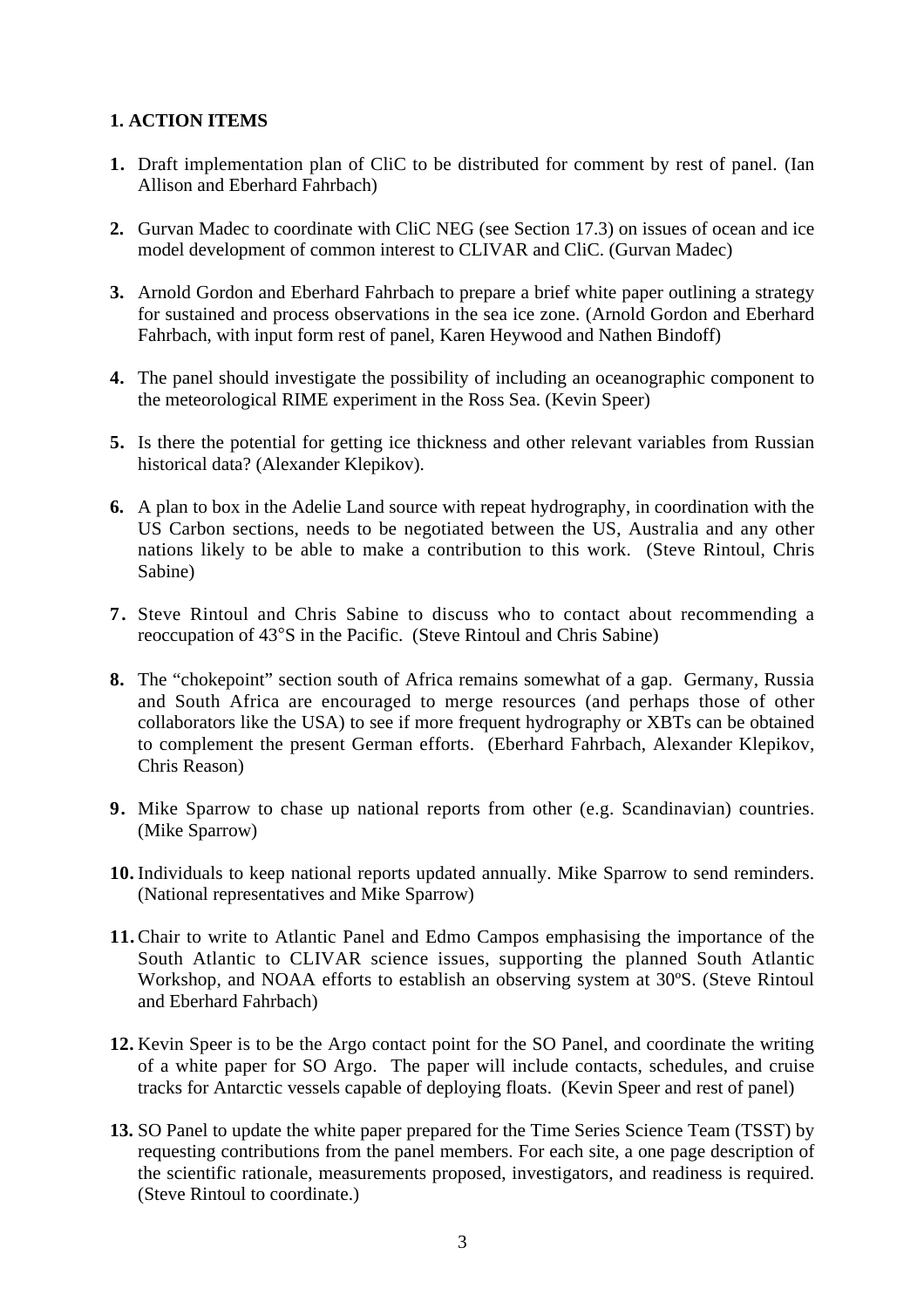- **14.** TSST website will be up and running soon. ICPO to contact Uwe Send to ensure that details are posted on the SO website. (Mike Sparrow)
- **15.**The SO panel endorses the GHRSST project. The use of multiple sensors will be particularly useful in the cloudy Southern Ocean. The panel seeks guidance on the right mix of *in situ* measurements needed to complement and remove biases from satellite measurements in order to ensure the GHRSST goals are met in the SO. (Steve Rintoul and Eberhard Fahrbach to write to Neville Smith)
- **16.**Once specific guidelines on data management are provided by ICPO, the Panel will communicate these guidelines to Principal Investigators to make sure they understand their responsibilities. (Stuart Cunningham, Shigeru Aoki)
- **17.** Panel needs to identify data sets that have been collected since WOCE that should be archived as part of CLIVAR. (All panel, headed by Stuart Cunningham)
- **18.** Katherine Bouton's draft CLIVAR data policy to be circulated to the rest of the panel for comment. (Mike Sparrow)
- **19.** National representatives should assemble information on collection and availability of data sets resulting from the national programmes and forward toStuart Cunningham and Shigeru Aoki. (All national representatives, Stuart Cunningham and Shigeru Aoki)
- **20.**The SO Panel should liase with the CliC DMIP (see Section 17.3) with regards data issues. (Stuart Cunningham and Shigeru Aoki)
- **21.**The panel needs to let ICPO and the CLIVAR SSG know of any data concerns, in particular any difficulty in accessing data sets (All panel, headed by Stuart Cunningham and Shigeru Aoki)
- **22.** The Panel should review the SO coring sites proposed by IMAGES/PAGES and provide guidance, if needed, on their oceanographic relevance. (Philip Froelich)
- **23.** SO Panel to produce an evolving version on the web of the Implementation plan. To start with this should include a two or three page statement on the atmosphere (Ian Simmonds), carbon issues (Chris Sabine), paleo issues (Philip Froelich) and models (Gurvan Madec). (Ian Simmonds, Chris Sabine, Philip Froelich, Gurvan Madec and rest of panel)
- **24.** The panel supports the formation of an air-sea flux group and seeks advice from them on the correct mix of SO observations that the Panel should advocate. (Steve Rintoul)
- **25.** Chris Reason and Alexander Klepikov to provide maps summarising the cruise tracks of the South African and Russian vessels and investigate whether logistical support exists in South Africa for enhanced observations south of Africa. This information will then be forwarded to the SOOP. (Chris Reason, Alexander Klepikov)
- **26.**The panel felt it would be useful to make the distinction on the CLIVAR hydrography/Carbon website between sections that are sustained commitments to multiple repeats and those that are one-off reoccupations. (Mike Sparrow)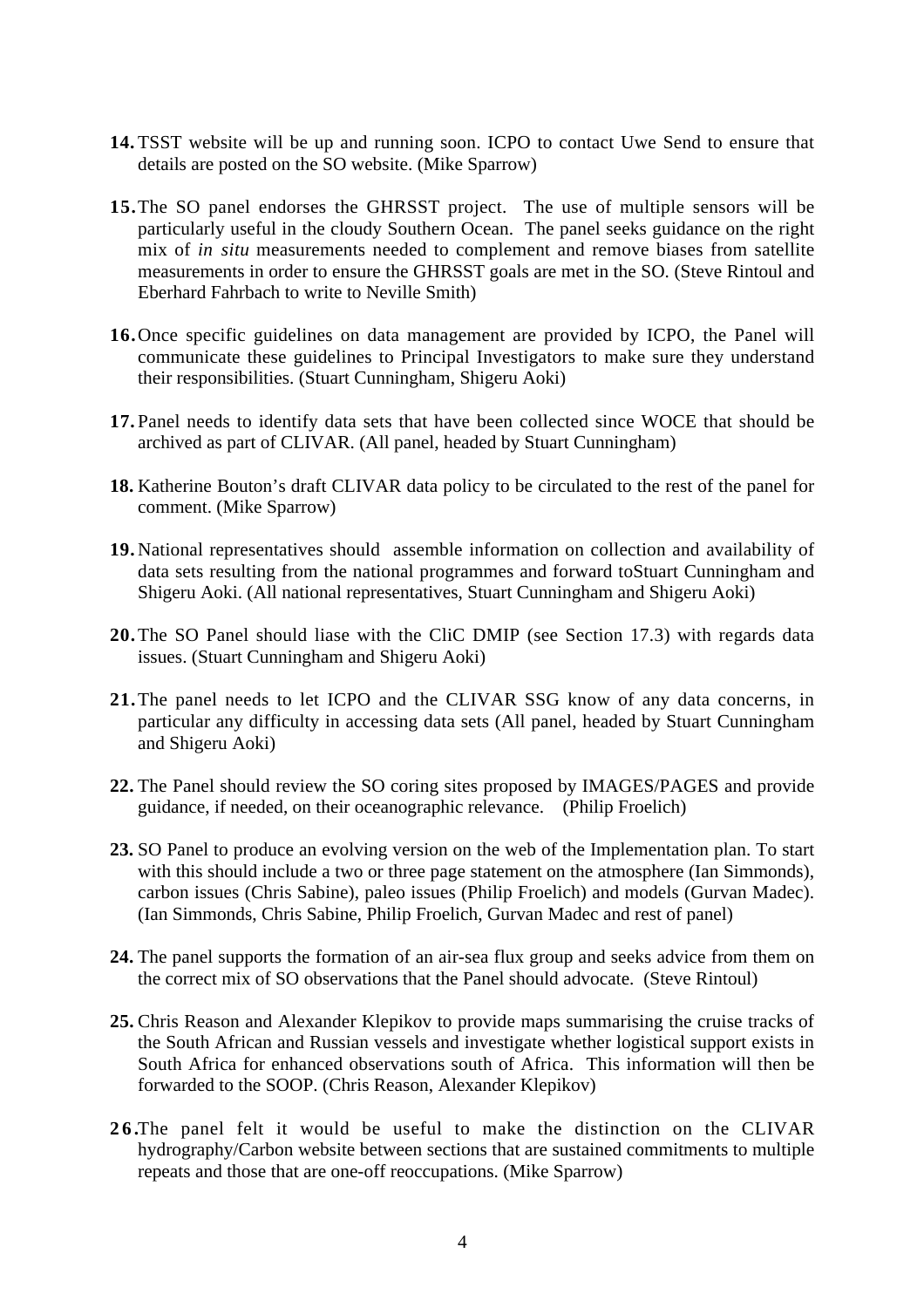- **27.** Chairs to write to Atlantic panel strongly endorsing plans for a 30°S observing system, and seeking clarification of present proposed and funded efforts. (Steve Rintoul and Eberhard Fahrbach)
- **28.** Arnold Gordon to summarise arguments for re-occupation of WOCE lines in the South Atlantic, to forward to Atlantic panel. (Arnold Gordon)
- **29.** Chairs to write to AAMP to propose a "division of labor" between the two panels: The AAMP to cover the top-to-bottom circulation north of 20°S, while the SO panel extends its domain north to 20°S. (Steve Rintoul and Eberhard Fahrbach)
- **30.**Explore with PAGES the possibility of a joint Southern Ocean workshop. (Philip Froelich)
- **31.** The SO panel needs to think about indices that provide useful benchmarks for models (e.g. transport of ACC, overturning cell, rate of bottom water formation, gyre circulation etc). It was suggested that modelling issues be a subtheme for the next panel meeting. (Gurvan Madec and rest of panel)
- **32.** Chairs to write to Judy Curry and Paul Stackhouse expressing the strong support of the panel for SEAFLUX and SRB and asking for suggestions as to how the panel might be of help. (Steve Rintoul and Eberhard Fahrbach)
- **33.** The SO Panel webpage should be kept updated with information about other projects and panels. (Mike Sparrow)
- **34.** A list of scientific highlights, important and submitted papers to be included on the SO panel webpage. Details to be forwarded to Mike Sparrow. (All panel and Mike Sparrow)
- **35.** At least one representative from the panel should attend the South Atlantic Workshop (see Edmo Campos for details). (Steve Rintoul to seek a volunteer nominate)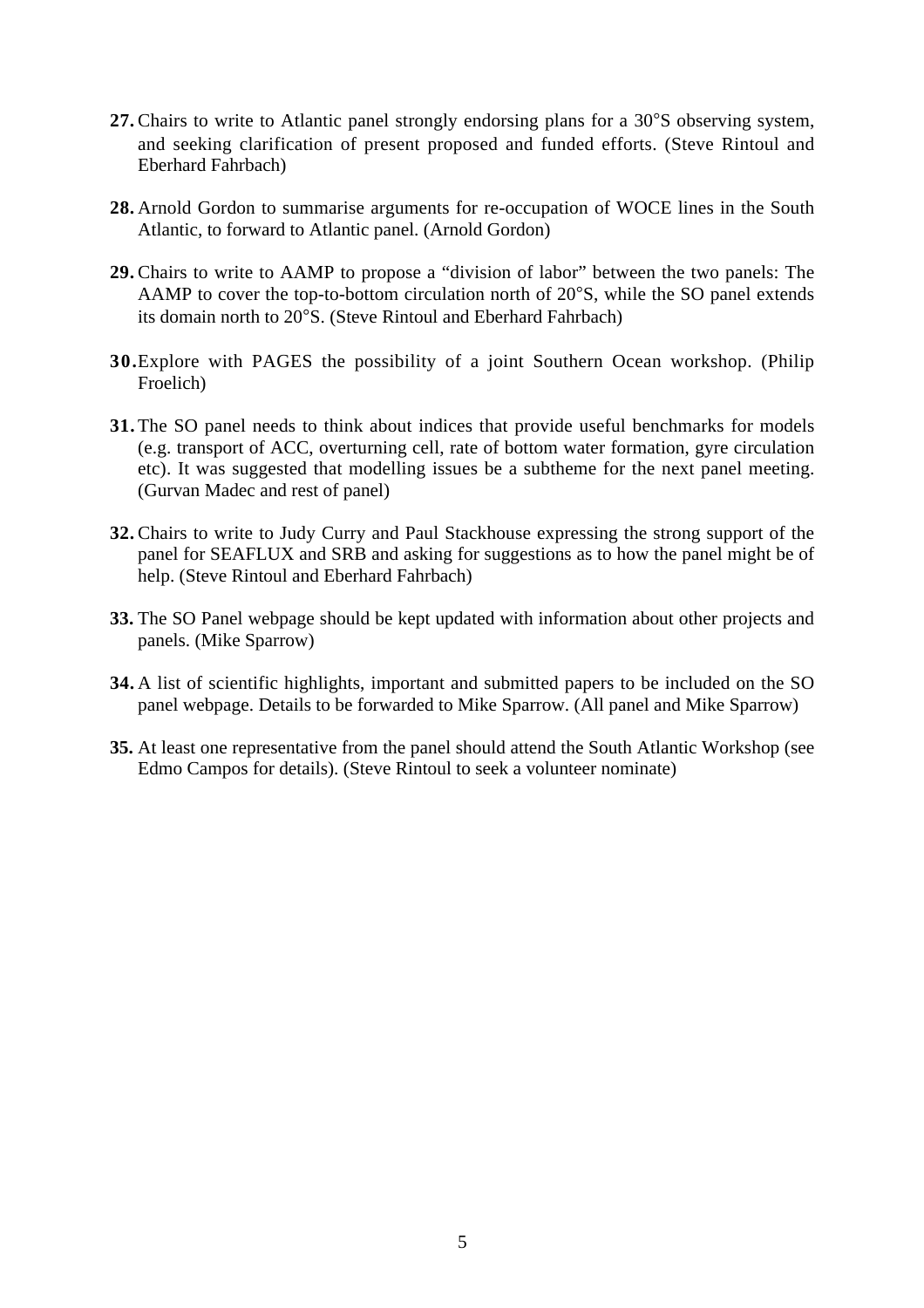# **2. INTRODUCTION**

The CLIVAR Southern Ocean (SO) CLIVAR/CliC panel is charged with refining and implementing the science plans of CLIVAR and CliC in the SO Sector. The panel was formed as the result of a recommendation from a SO workshop held in Perth, Australia, in November 2000.

The terms of references (TORs) of the panel are:

- To design a strategy to assess climate variability and predictability of the coupled oceanatmosphere-ice system in the Southern Ocean region.
- To develop and refine an implementation plan for the Southern Ocean region which defines the process studies, sustained observations, and model experiments needed to meet the objectives of CLIVAR and CliC.
- To work in concert with relevant CLIVAR panels (e.g. regional panels, numerical experimentation groups), ACSYS/CliC Panels (DMIP, OPP, NEG) and other groups (e.g. Ocean Observation Panel for Climate, Argo Science Team) to integrate SO observations with those in neighbouring regions to ensure the objectives of CLIVAR/CliC are met and resources are used efficiently.
- To enhance interaction between the meteorology, oceanography, cryosphere, biogeochemistry and paleoclimate communities with an interest in the climate variability of the SO region.
- To serve as a forum for the discussion and communication of scientific advances in the understanding of climate variability and change in the SO region
- To work with the CLIVAR and CliC data systems on issues related to distribution and archiving of SO observations.
- To advise the CLIVAR and ACSYS/CliC SSGs on progress achieved towards implementation.

For further details see: http://www.clivar.org/organization/southern/

The members of the SO CLIVAR/CliC Panel are:

| S. Rintoul - co-chair  | CSIRO, Hobart, Australia                               |
|------------------------|--------------------------------------------------------|
| E. Fahrbach - co-chair | Alfred-Wegener-Institut für Polar und Meeresforschung, |
|                        | Bremerhaven, Germany                                   |
| S. Aoki                | National Institute for Polar Research, Tokyo, Japan    |
| I. Allison             | Antarctic CRC, Hobart, Australia                       |
| S. Cunningham          | Southampton Oceanography Centre, Southampton, UK       |
| P. Froelich            | Georgia Institute of Technology, Atlanta, USA          |
| A. Gordon              | Lamont Doherty Earth Observatory, Palisades, USA       |
| G. Madec               | LODYC, Paris, France                                   |
| D. Martinson           | Lamont Doherty Earth Observatory, Palisades, USA       |
| R. Morrow              | LEGOS, Toulouse, France                                |
| C. Sabine              | NOAA/PMEL, Seattle, USA                                |
| I. Simmonds            | University of Melbourne, Melbourne, Australia          |
| K. Speer               | Florida State University, Talahassee, USA              |
| M. Sparrow             | International CLIVAR Project Office (ICPO),            |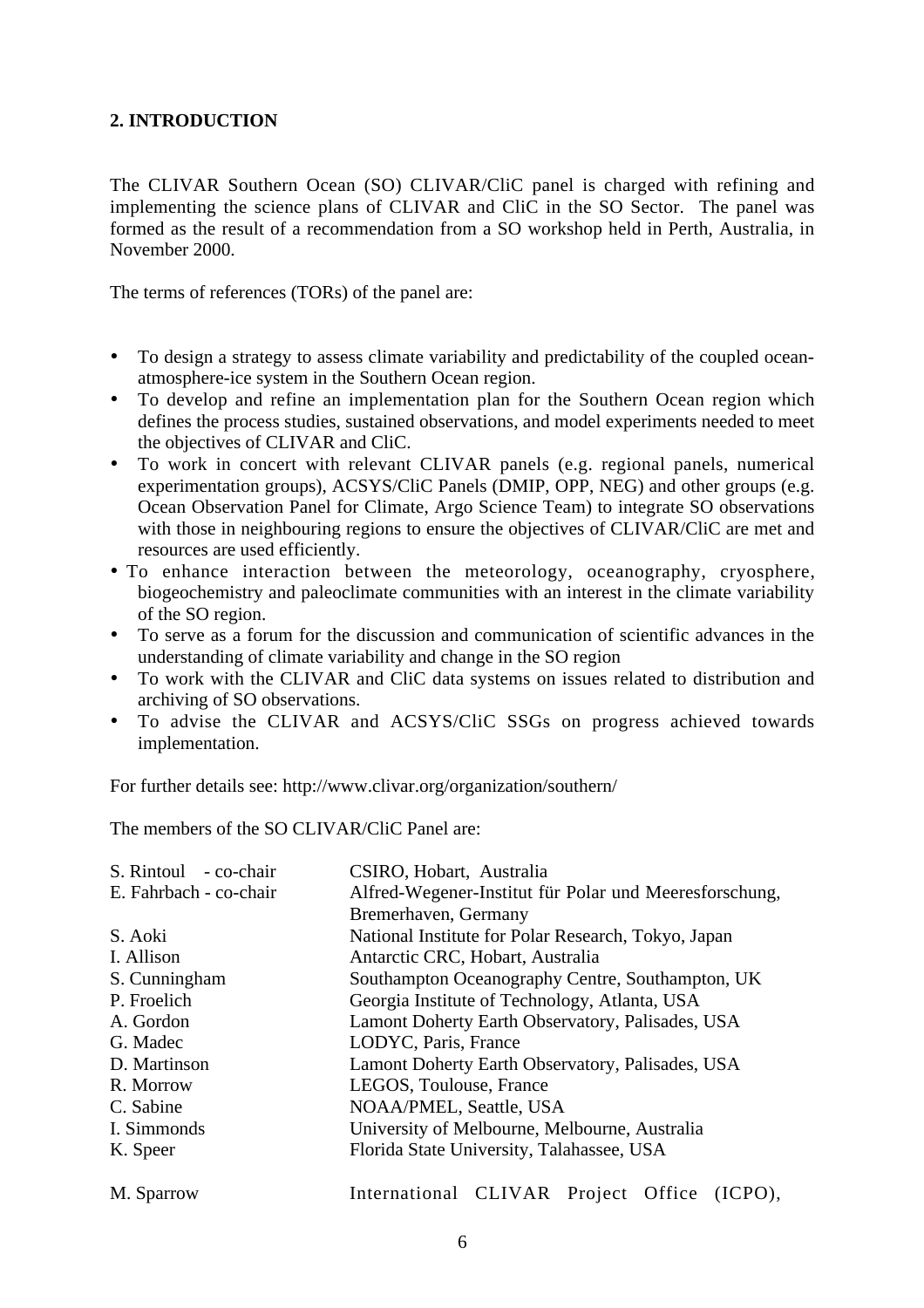|          | Southampton Oceanography Centre, Southampton, UK  |
|----------|---------------------------------------------------|
| C. Ereño | ICPO South American representative, University of |
|          | Buenos Aires, Buenos Aires, Argentina             |

Unfortunately Doug Martinson, Stuart Cunningham and Philip Froelich were unable to attend this first meeting. However Karen Heywood (University of East Anglia, UK) kindly stood in to represent UK interests and Will Howard and Vin Morgan attended to ensure that the paleo community were represented. In order to ensure a broad representation of the international community delegates from Russia, Brazil, South Africa, China, New Zealand, Italy and Norway were also invited. A full list of the attendees is given in Appendix 1.

# **3. STRUCTURE AND PURPOSE OF MEETING**

The first meeting of the SO Panel was held at CSIRO Marine Research, Tasmania. The meeting structure was based on a series of discussions interspersed with science talks (see Appendix 2 for the full agenda).

The meeting started with Steve Rintoul welcoming the attendees and defining the purpose of the meeting:

- To update and fill gaps in the SO Science Plan (for example, carbon, sea ice, atmospheric processes, paleo studies etc.).
- Implementation: To summarise commitments, identify gaps and the strategies to fill them (including e.g. process studies, modelling, and time series/moorings).
- Implementation of SO Argo was singled out for particular attention. The meeting was organised to coincide with a meeting of the International Argo Science Team (IAST). A half-day joint science workshop on the scientific justification for SO Argo was held.
- Recommendations and questions for other panels.

# **4. OVERVIEW OF CLIVAR AND CliC**

#### 4.1 CLIVAR overview and status

The meeting continued with John Gould bringing the panel up-to-date on the status of CLIVAR. CLIVAR's aims are:

- To describe and understand the physical processes responsible for climate variability and predictability on seasonal, interannual, decadal, and centennial time-scales, through the collection and analysis of observations and the development and application of models of the coupled climate system, in co-operation with other relevant climate-research and observing programmes.
- To extend the record of climate variability over the time-scales of interest through the assembly of quality-controlled paleoclimatic and instrumental data sets.
- To extend the range and accuracy of seasonal to interannual climate prediction through the development of global coupled predictive models.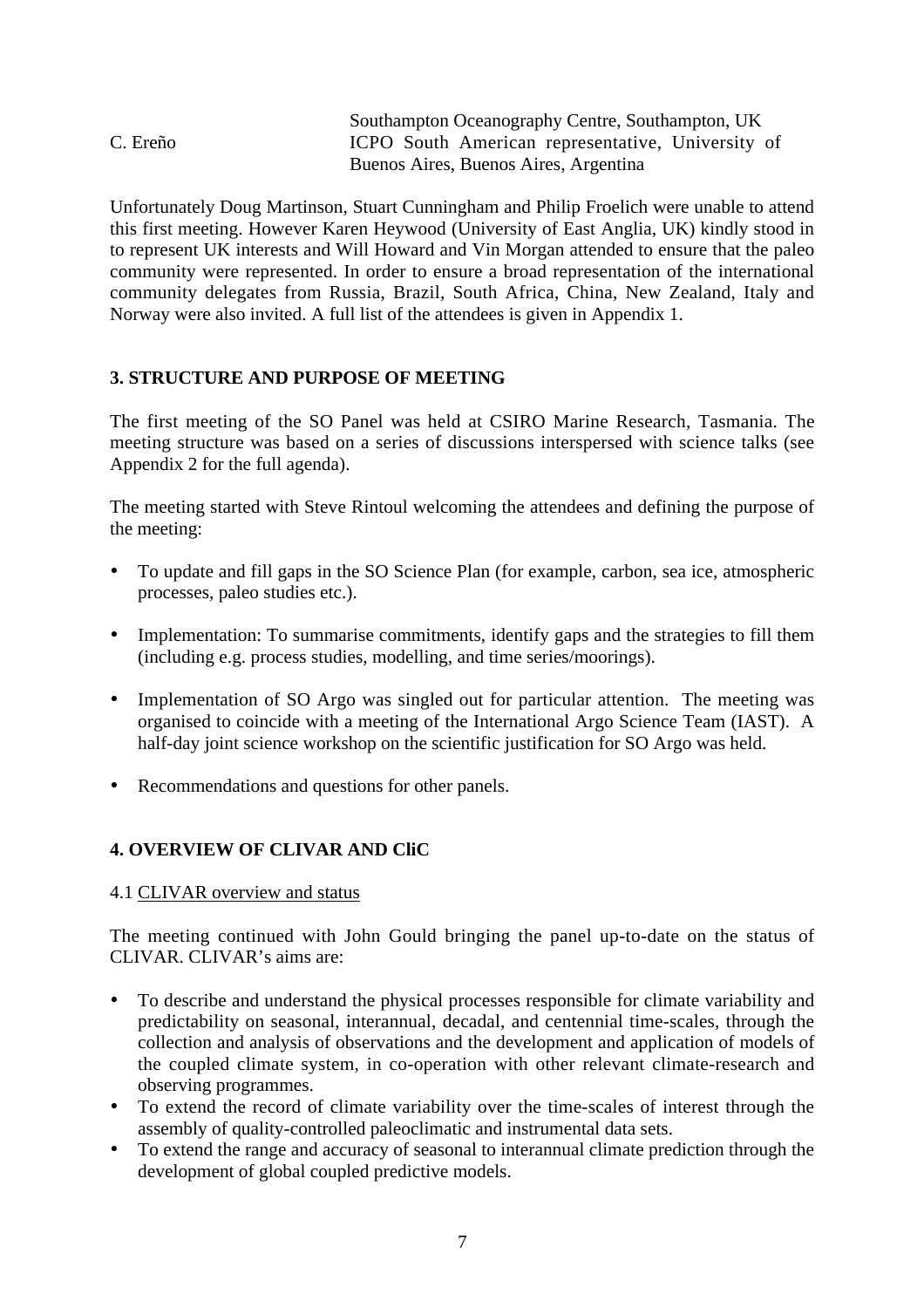• To understand and predict the response of the climate system to increases of radiatively active gases and aerosols and to compare these predictions to the observed climate record in order to detect the anthropogenic modification of the natural climate signal.

John described the structure, principal research areas and the organisation of CLIVAR. An important legacy of CLIVAR will be a better observing system and a much more comprehensive and extended climate record essential for understanding natural variability and human-induced change.

John reminded the panel of the importance of the SO connection to the other basins; in this sense, the SO component of CLIVAR can act as a bridge to help achieve a global perspective in CLIVAR. He encouraged the panel to consider issues of interaction with other programs for mutual benefit (e.g. GLOBEC), how to encourage closer collaboration between modellers and observationalists, and to identify data that was needed but not easily accessible.

# 4.2 Overview of progress to date in implementation of SO CLIVAR

Steve Rintoul gave an overview of the progress to date in the implementation of SO CLIVAR. The science has moved forward rapidly in the six years since the Science Plan was published. Due to these advances, SO CLIVAR has moved on from the "exploratory" approach advocated in the original Implementation Plan to a strategy focused on identifying and testing specific hypotheses regarding the connection between the SO and climate. The OceanObs99 conference and a CLIVAR SO workshop in Perth in 2000 made substantial progress in updating the scientific justification for SO CLIVAR and in securing resources for its implementation. The task for the SO panel is to build on this foundation. Steve also reminded the panel that our concern is the entire "Southern Ocean region," i.e. including the atmosphere and cryosphere.

The OceanObs99 conference and the Perth workshop identified four themes of importance to the SO and climate: The "shallow" overturning cell, the "deep" overturning cell, interbasin exchange, and teleconnections and low-frequency variability. These themes provide a useful target for implementation. The relevance of each of these themes to CLIVAR and/or CliC can be summarised briefly as follows:

"Shallow" overturning cell:

- Formation and circulation of Subantarctic Mode Water (SAMW) and Antarctic Intermediate Water (AAIW)
- Sensitivity to changes in air-sea fluxes
- Link to the global overturning associated with North Atlantic Deep Water (NADW) formation and export
- Role in ventilation of the subtropical thermocline
- Exchange with lower latitudes
- Oceanic uptake of heat and anthropogenic  $CO<sub>2</sub>$

"Deep" overturning cell:

- Stability of the deep overturning circulation (e.g. in response to changes in freshwater flux)
- Rate of Antarctic Bottom Water (AABW) formation and sensitivity to change
- Freshwater balance at high southern latitudes
- Sensitivity of low latitude stratification to changes in AABW formation and export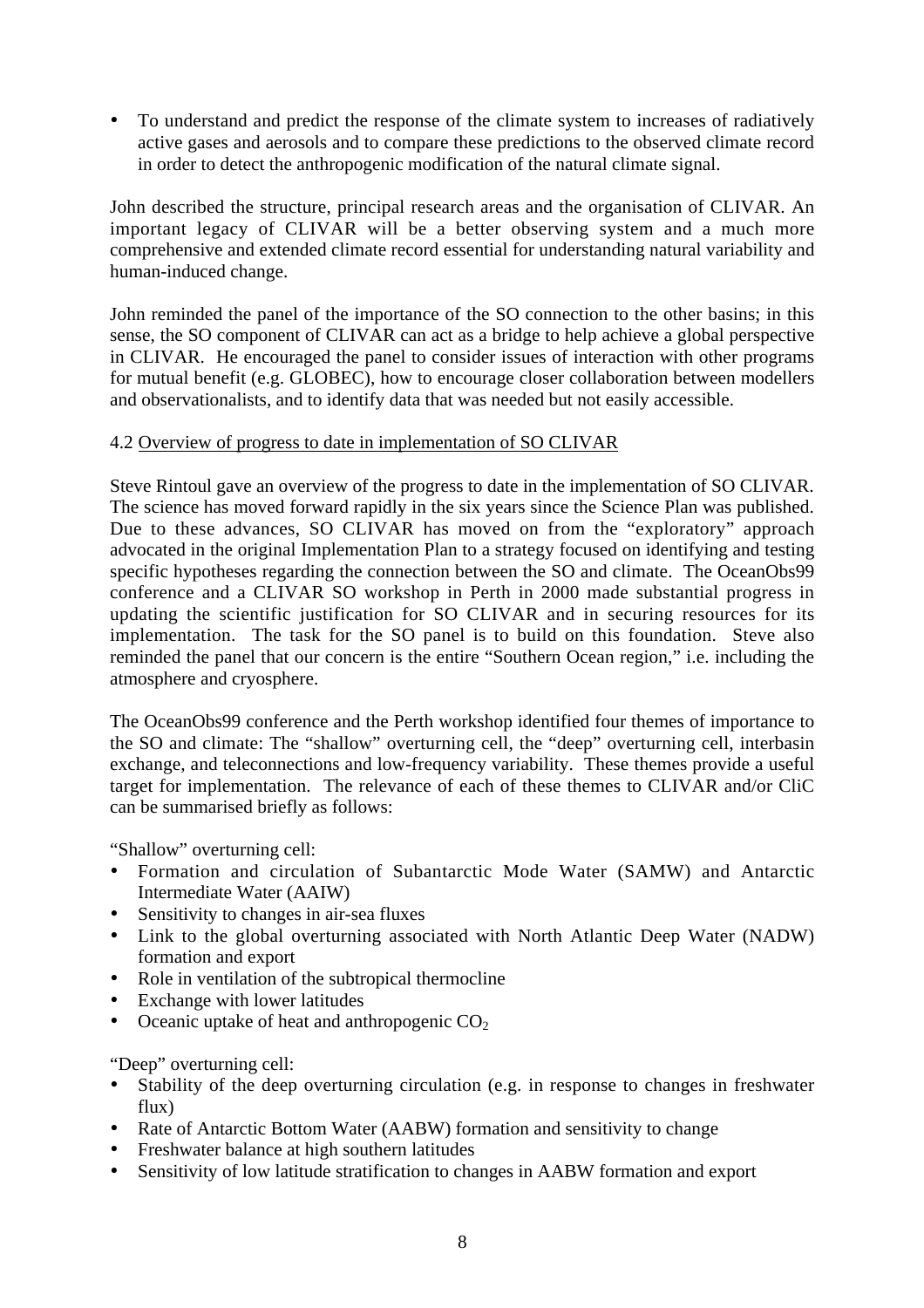Interbasin exchange:

- Antarctic Circumpolar Current (ACC) transport variability
- Exchange between the SO and the subtropical gyres
- Basin-scale heat and freshwater budgets
- Propagation of anomalies between basins and their impact on regional climate

Teleconnections and low-frequency variability:

- Interannual to centennial time-scales, including the Antarctic Circumpolar Wave (ACW)<br>• What are the relative roles of remote (e.g. tropical) and local forcing?
- What are the relative roles of remote (e.g. tropical) and local forcing?
- Do the dominant modes of variability reflect coupled dynamics or a forced response?
- What is the impact of SO anomalies on regional climate? Predictability?

The SO (and southern hemisphere in general) is remote from the population and funding centres of the northern hemisphere. The need for observations of the southern hemisphere oceans therefore needs to be carefully evaluated to justify such an investment. Among the scientific questions that cannot be answered without southern hemisphere observations are: Variability of the overturning circulation; subtropical cells and low-frequency variability of El Niño/ Southern Oscillation (ENSO); ocean uptake of carbon; climate change detection and attribution; variability of southern hemisphere regional climate; basin-scale heat and freshwater budgets; global temperature response to greenhouse forcing (in particular the impact of sea ice changes in the southern hemisphere); centennial variability; and sea level rise.

To address these themes, sustained observations are needed. Argo is critical: The only way to obtain sustained observations in isolated regions like the SO is with profiling floats and satellites. However, Argo is not sufficient on its own, for example repeat sections are needed to measure transports, carbon storage, and changes throughout the full depth of the ocean. Time series stations and moorings have an important role to play, but require careful justification given the challenge of maintaining such observations in the SO.

Commitments now exist for a perhaps surprisingly large fraction of the proposed SO observing system, but a number of significant gaps remain. These include: Argo, air-sea flux measurements, hydrography in the Pacific sector, ACC monitoring, observing system design studies, South African "chokepoint" XBTs, and a strategy for sea ice thickness observations. One of the aims of the meeting is to make progress toward filling these gaps.

The following questions arose from the discussions:

- Arnold Gordon asked whether non-oceanic climate phenomenon are part of CLIVAR. John Gould answered that all physical climate phenomenon are part of CLIVAR or other WCRP programmes such as SPARC (Stratospheric processes and their effect on climate) or GEWEX (the Global Energy and Water Cycle Experiment).
- Ian Simmonds enquired if Argo floats make any atmospheric measurements. There was a general discussion on this topic. For the moment the answer is no (the main problem being designing an atmospheric sensor that can handle being submerged to 2000 m).
- Peter Sutton asked if the 3° by 3° spacing for the Argo floats was sufficient? It was suggested that in some cases it might be better to launch the floats together and let them scatter on their own (Arnold Gordon pointed out that the dispersion would be interesting in its own right). Further discussion on Argo implementation was postponed until after the Argo workshop.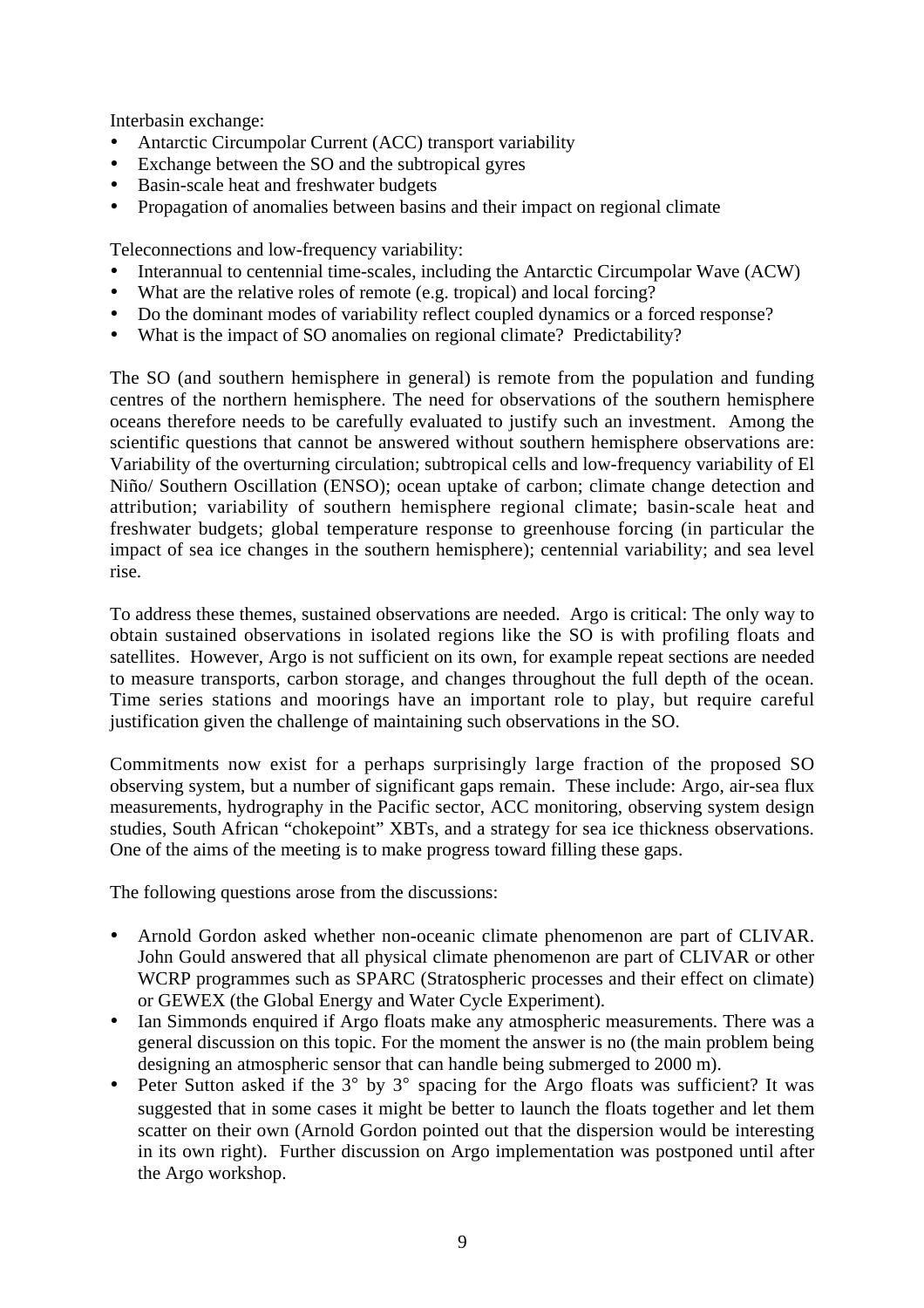# 4.3 Overview of CliC, including elements relevant to the understanding of the Southern **Ocean**

Ian Allison and Eberhard Fahrbach gave an overview of CliC, including the elements relevant to the understanding of SO CLIVAR.

The principal goal of CliC is to:

"Assess and quantify the impacts of climatic variability and change on components of the cryosphere and their consequences for the climate system, and determine the stability of the global cryosphere."

Its supporting objectives are to:

- Enhance the observation and monitoring of the cryosphere in support of process studies, model evaluation, and change detection
- Improve understanding of the physical processes and feedbacks through which the cryosphere interacts within the climate system
- Improve the representation of cryospheric processes in models to reduce uncertainties in simulations of climate and predictions of climate change

Further details may be obtained from the ACSYS/CliC website at: http://www.clic.npolar.no/.

Areas where SO CLIVAR and CliC interests intersect include: The impact of a change in the thermohaline circulation (THC) on sea ice cover and vice-versa; the influence of the ocean on ice shelves and vice-versa; the high-latitude freshwater budget and stability of the THC; and ocean-atmosphere-ice interaction in the SO.

The ocean measurement requirements for CliC have not been finalised. A draft implementation plan has recently been completed, but was not available at the meeting. Ian noted that while some quantities of importance to CliC (and CLIVAR) are not observable now (e.g. sea ice divergence), it is likely that advances in technology will permit this in the 15 year lifetime of CliC.

**ACTION**: Draft implementation plan of CliC to be distributed for comment by rest of panel. (Ian Allison and Eberhard Fahrbach)

# **5. CLIVAR-CliC INTEGRATION**

The panel felt that since there are many members of both CliC and CLIVAR in the SO Panel that the integration of the two projects should not be a problem. One aspect that may benefit from further coordination is modelling. The SO Panel (in particular Gurvan Madec) has a role to play as a bridge between the CLIVAR and CliC numerical experimentation groups to ensure that SO issues are addressed.

**ACTION:** Gurvan Madec to coordinate with CliC NEG (see Section 17.3) on issues of ocean and ice model development of common interest to CLIVAR and CliC. (Gurvan Madec)

There was some discussion of the right mix of process and sustained observations required in the sea ice zone (interaction between the atmosphere sea-ice and land-ice) to meet the needs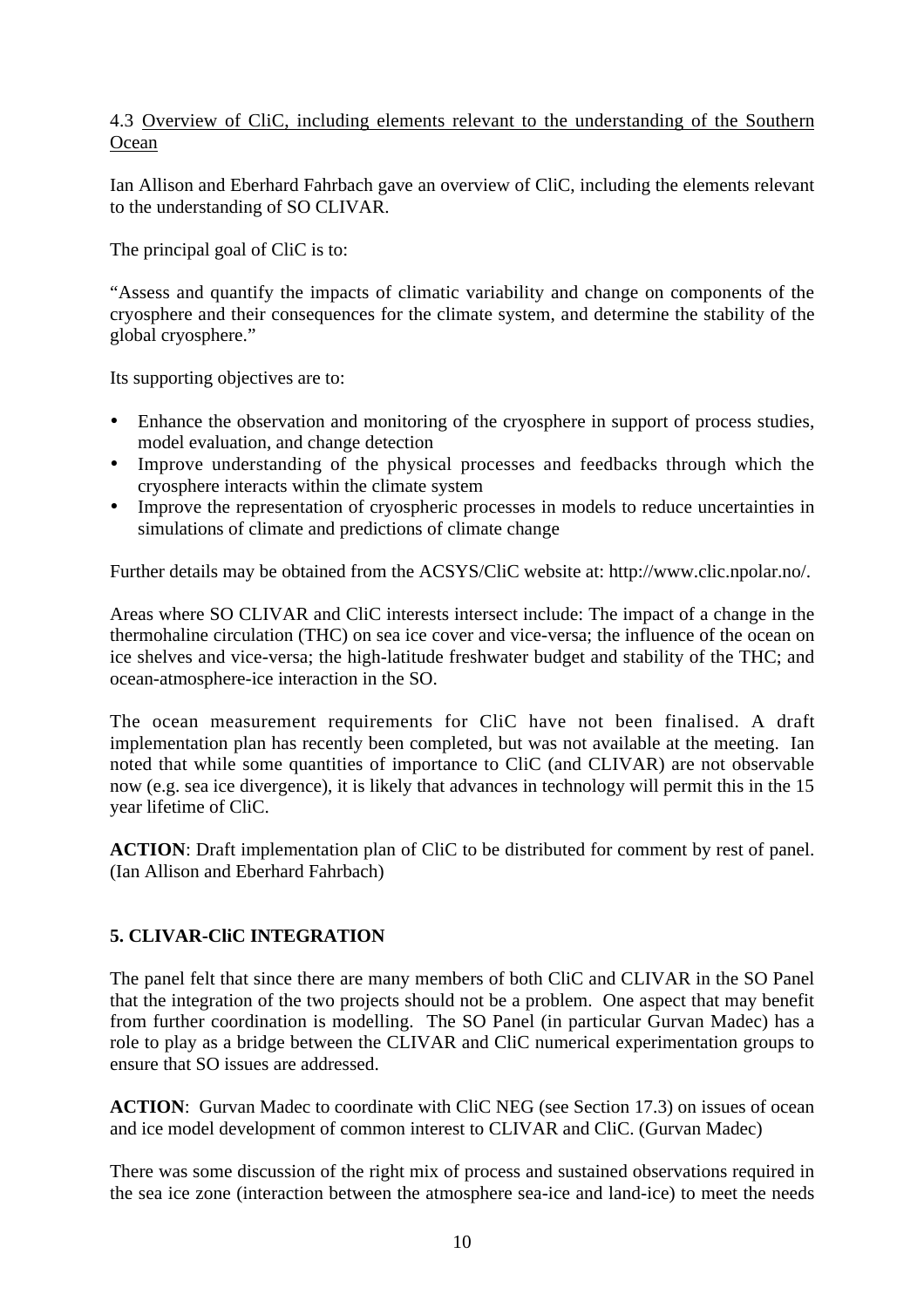of CLIVAR/CliC. It was agreed that a short white paper outlining a proposed 'straw man' plan should be prepared for further discussion by the panel.

**ACTION**: Arnold Gordon and Eberhard Fahrbach to prepare a brief white paper outlining a strategy for sustained and process observations in the sea ice zone. (Arnold Gordon and Eberhard Fahrbach, with input form rest of panel, Karen Heywood and Nathen Bindoff)

**ACTION**: The panel should investigate the possibility of including an oceanographic component to the meteorological RIME experiment in the Ross Sea. (Kevin Speer)

# **6. SEA ICE**

Ian Allison led a discussion on the issue of sea ice. The aims of CliC in this respect may be summarised as: What are the past and future patterns of variation and change in sea-ice distribution and mass balance in the polar regions?

Ian talked about ASPeCt (Antarctic Sea Ice Processes and Climate), a SCAR (Scientific Committee on Antarctic Research) affiliated project that seeks to understand and model the role of sea ice. This project has compiled ice and snow thickness distribution (16,000 observations from 63 voyages with another 10 voyages planned soon) and is producing sea ice core data in a standardised format. For further details see:

http://www.antcrc.utas.edu.au/scar.

Two other relevant projects discussed were the International Programme for Antarctic Buoys (IPAB) http://www.antcrc.utas.edu.au/antcrc/buoys/buoys.html and the Antarctic Ice Thickness Research Programme (AnSITP):

http://www.awi-bremerhaven.de/Research/IntCoop/Oce/ansitp.html.

Ian described the prospects for remote sensing of sea ice thickness, in particular CRYOSAT. The panel strongly endorses the CRYOSAT mission, and will need to work with the CRYOSAT team to identify requirements and opportunities for validation. It is particularly important that calibration and validation projects include the Antarctic as well as the Arctic. The satellite is due for launch in 2004, for a four year mission. The likelihood is that gridded sea ice thickness fields will not be available until after the CLIVAR period.

**ACTION**: Is there the potential for getting ice thickness and other relevant variables from Russian historical data? (Alexander Klepikov to explore).

# **7. METEOROLOGY, AIR-SEA COUPLING AND TELECONNECTIONS**

The panel recognised that meteorology and air-sea interaction was not adequately represented in the CLIVAR science and implementation plans. To fill this gap, Chris Reason was invited to present a science talk on "The Impact of the mid/high latitude ocean on southern hemisphere regional climate (a South African example)," and Ian Simmonds led a discussion on meteorology, air-sea coupling and teleconnections.

Chris presented evidence that winter rainfall variability in southwestern Australia may be linked to large scale circulation changes that appear to be related to the Antarctic Oscillation or Southern Annular Mode (Ref: Ansell, T.J., C.J.C. Reason, I.N. Smith and K. Keay, 2000: Evidence for decadal variability in southern Australian rainfall and relationships with regional pressure and sea surface temperature. Int. J. Climatol., 20, 1113-1129.)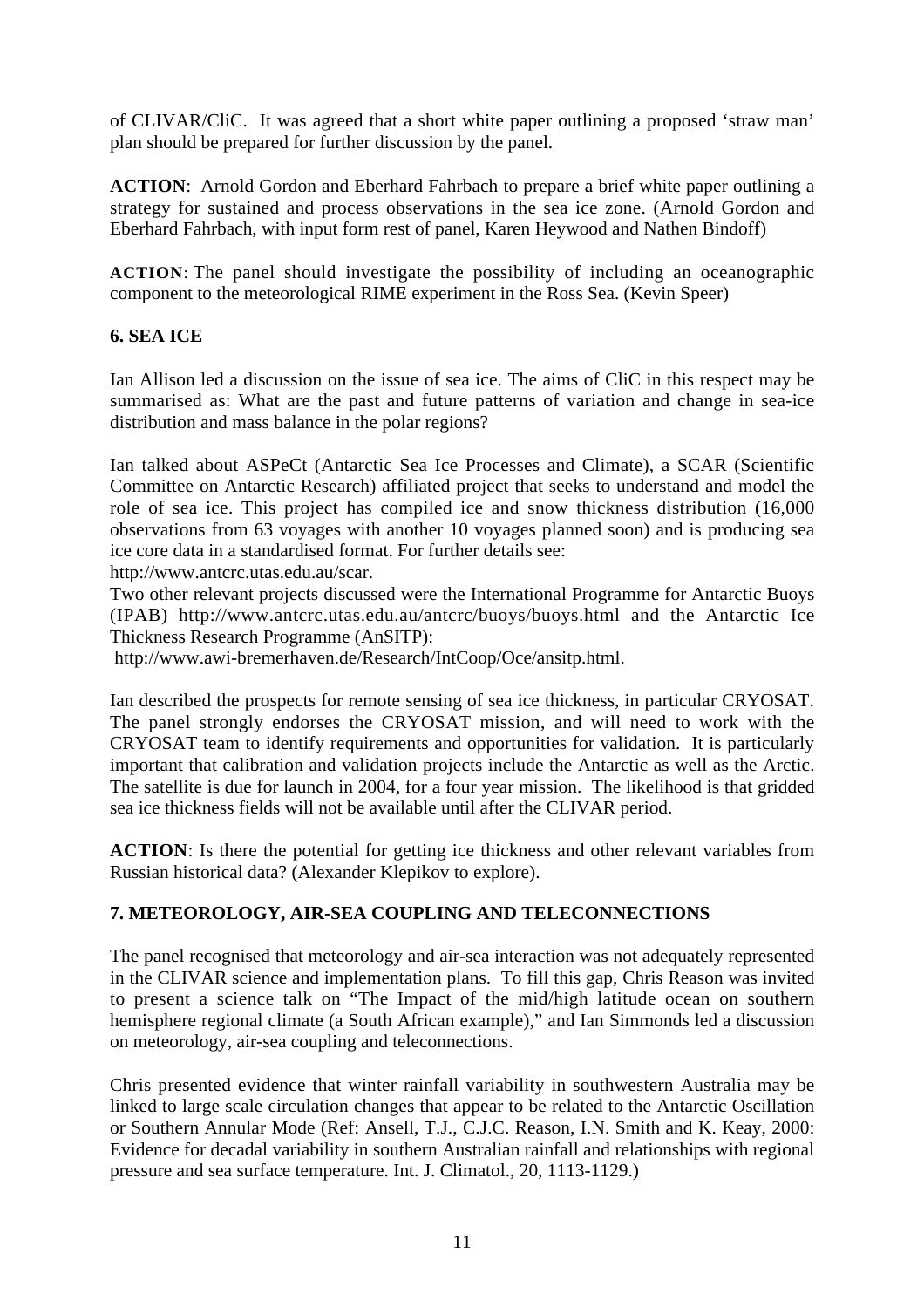In the SW Cape region of South Africa that (like southwestern Australia) receives predominantly winter rainfall, wetter winters seem to be associated with an Antarctic Oscillation type circulation anomaly. During drier winters, a shift in the wave number 3 pattern seems to be the dominant anomaly pattern in the mid-latitude atmospheric circulation. SST anomalies in the mid-latitude South Atlantic also appear to be associated with anomalous rainfall in the SW Cape. During wet winters, the warmer SST tends to be found in the SW Atlantic (an important area of cyclogenesis) and in the SE Atlantic to the south of Africa near the Agulhas Current retroflection. Cool SST anomalies tend to be found in the central midlatitude South Atlantic and may act to increase the local baroclinicity as well as shift the storm tracks further north via potential vorticity conservation. Experiments with atmospheric GCMs forced by these South Atlantic SST anomalies indicate circulation and rainfall anomalies over the SW Cape consistent with the observational results (Ref: Reason, C.J.C., M. Rouault, J.-L. Melice and D. Jagadeesha, 2002: Interannual winter rainfall variability in SW South Africa and large scale ocean-atmosphere interactions. Met. Atmos. Phys., Special Issue on Atmosphere-surface interactions, 80 (1-4), 19-29)

Ian's presentation briefly considered three topics with respect to the Southern Ocean: Synoptic activity, air-sea interaction and teleconnections.



Figure 1 – Change in mean annual density of southern hemisphere cyclonic systems between 1958 and 1997, from NCEP reanalyses. Dots indicate changes that are significant at 95% confidence.

The mean annual density of southern hemisphere cyclonic systems exhibits a maximum in the high southern latitudes, particularly in the Indian Ocean sector. This system density has exhibited a significant (95% confidence level) decrease over much of the SO in the NCEP reanalyses over the period 1958-1997 (Fig. 1). However Fig. 2 shows that, over this period, the mean depth of cyclones (an important measure of cyclone vigour (see Simmonds, I., and K. Keay, 2000: Mean Southern Hemisphere extratropical cyclone behaviour in the 40-year NCEP-NCAR reanalysis. *Journal of Climate,* **13,** 873-885)) has shown a significant increase over the SO. That is, cyclones are becoming fewer but more vigorous.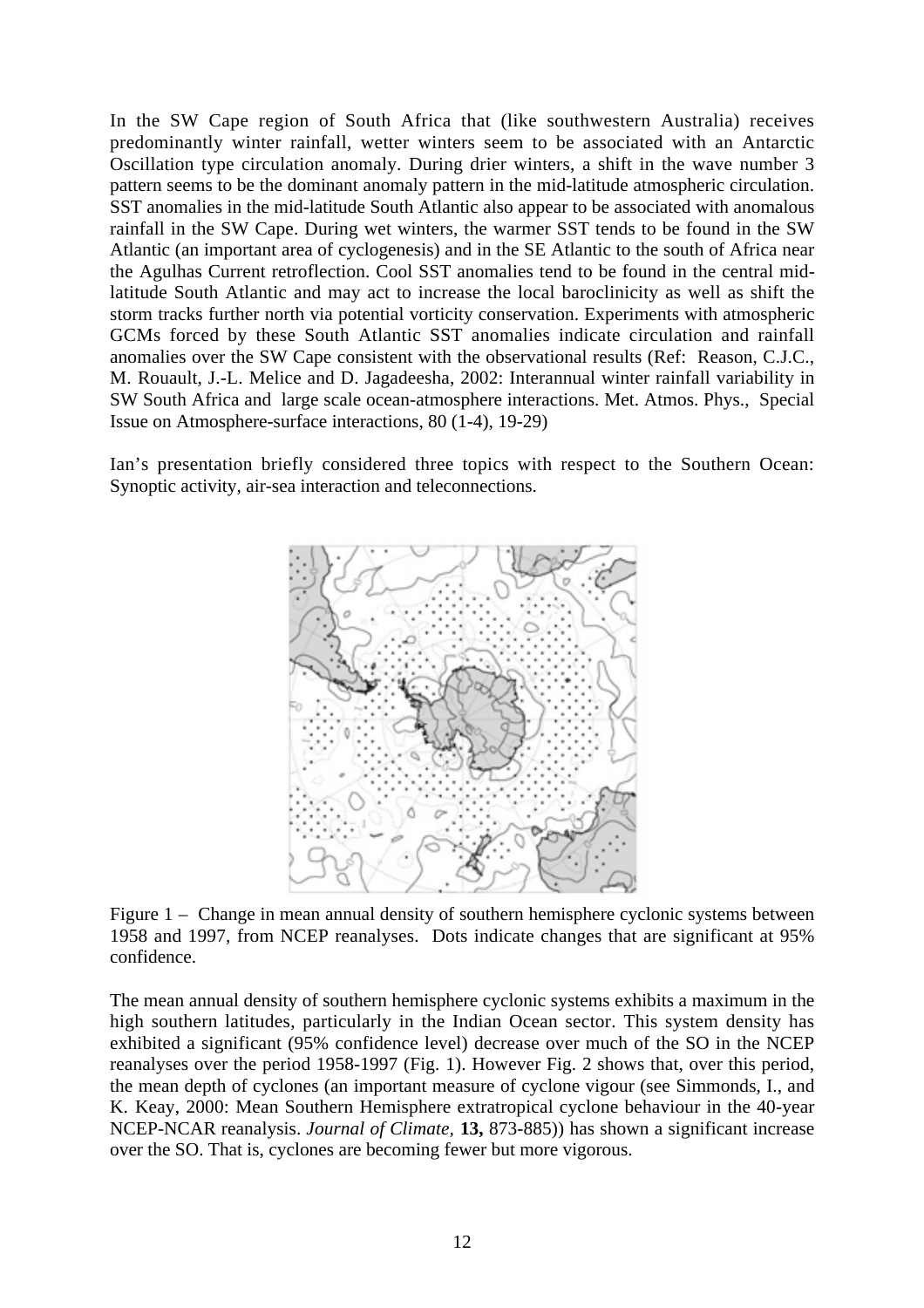

Figure 2 – Mean depth of cyclones has increased between 1958 and 1997 in the NCEP reanalyses. Dots indicate changes that are significant at 95% confidence.

The complex interaction between sea ice cover and cyclonic activity was discussed. An important point was raised in that the perceived nature of the interaction depends strongly on the time scales being considered. Hence, in particular, there can be no single statement on the interaction that holds for synoptic and interannual periods.

An important aspect of the interaction between the sea ice and the general circulation was observed to be related to the relative latitude of the sea ice edge and the circumpolar trough. This determined whether the Ekman transport of ice at the ice edge was to the north or south, which in turn influences ice growth/retreat and concentration characteristics. The 'semiannual' oscillation in surface pressure dictates the timing during the year of the crossovers of the ice edge and trough position. There are considerable implications to the fact that the amplitude of the semiannual oscillation has undergone considerable variability over the last forty years.

The fact that the SO cyclones have displayed, on average, greater vigour over the last four decades would lead one to believe there would be an increase in the rate at which mechanical energy is being imparted to the ocean (this rate is proportional to the mean cube of the low level wind speed), and hence changes in the wave climate. Fig. 3 shows that over much of the mid latitude oceans and the Southern Ocean this mean rate has increased by significant amounts since 1957, particularly in the Indian and western Pacific sectors. No significant change is revealed over the eastern Pacific sector.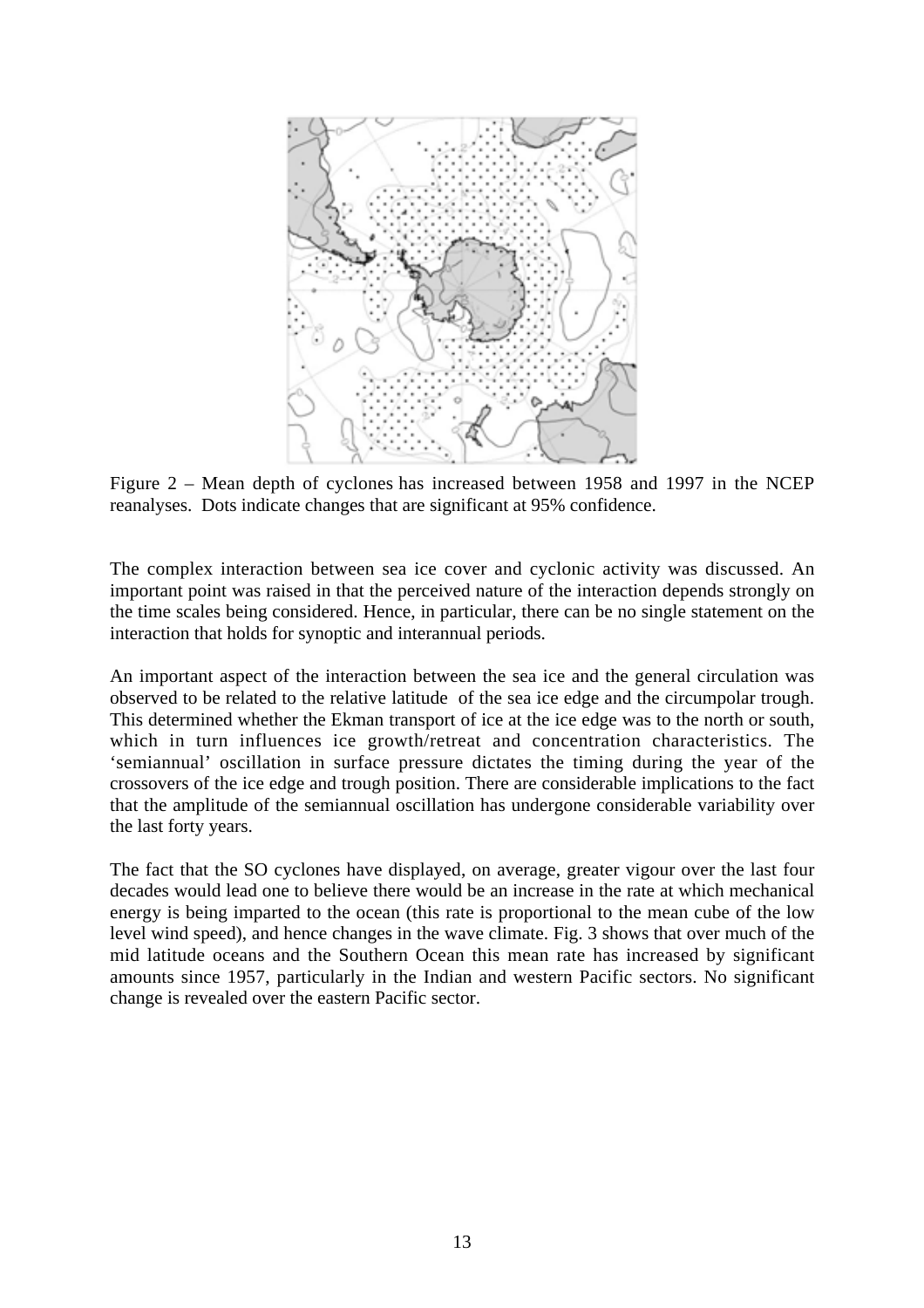

Figure 3 – Changes in the cube of the low level wind speed, which is proportional to the rate at which mechanical energy is imparted to the ocean, based on 1958-1997 NCEP reanalyses. Dots indicate changes that are significant at 95% confidence.

Teleconnections are seen to strongly influence the SO environment. Simmonds and Jacka (1995, Relationships between the interannual variability of Antarctic sea ice and the Southern Oscillation. *Journal of Climate,* **8,** 637-647) documented strong associations between Antarctic sea ice extent and the Southern Oscillation Index. Garreaud and Battisti (1999, Interannual (ENSO) and interdecadal (ENSO-like) variability in the Southern Hemisphere tropospheric circulation. *Journal of Climate,* **12,** 2113-2123), among others, have revealed a robust 'Pacific South American' teleconnection pattern originating in the tropics, and exhibiting poles in the Amundsen / Bellingshausen and the Weddell Seas.

The presentation also considered the robustness and stability of the ACW which may be a manifestation of air-sea interaction and responses to remote forcing (probably El Niño). Much of the analysis of this phenomenon has been confined to the period from the mid 1980s to the mid 1990s. Analyses conducted with a longer period of data (Simmonds (2002: Modes of atmospheric variability over the Southern Ocean. *Journal of Geophysical Research,* (in press)) reveals that outside this period the ACW assumes rather different characteristics, and is found to explain only modest amounts of variance.

# **8. MODELLING ISSUES**

Gurvan Madec started the discussion of modelling issues by talking about the results of coupled and ocean-only models relevant to SO CLIVAR/CliC and observations needed to test and improve such models.

#### 8.1 The 'mean state' of ocean models

To reproduce the mean state, models must simulate water mass formation (requires good forcing data and sea ice and mixed layer models), circulation (need to resolve or parameterise eddies), and consumption (mixing). Models now have some success in representing the basic structure of SO Water masses.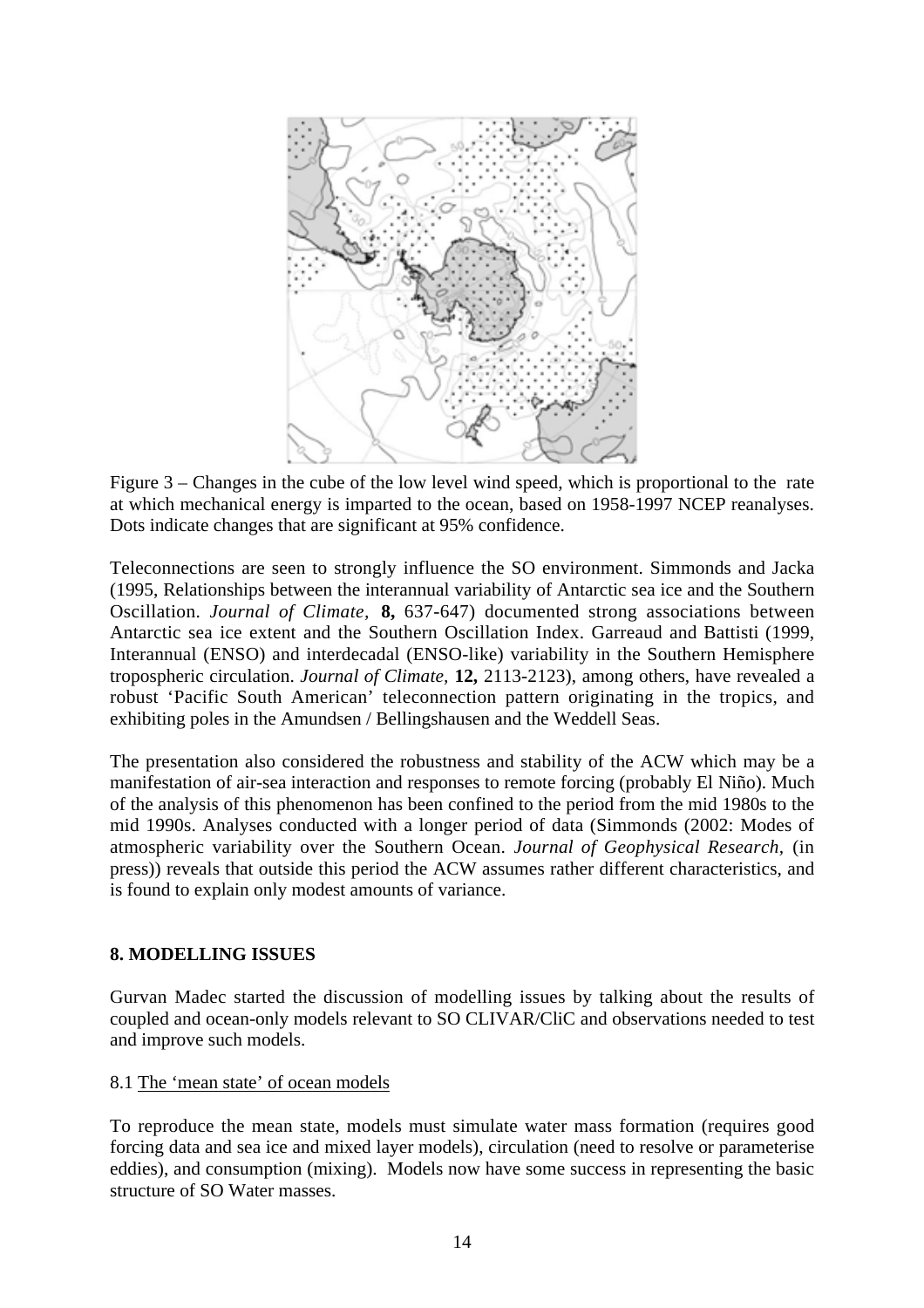However, there are two major problems encountered in many coupled models run with no flux correction:

- The disappearance of sea ice in the models, due to a small imbalance in the seasonal cycle.
- warm SST anomaly in the 50-60°S band, due to the mixed layer being too shallow.

In passing, Gurvan noted that geothermal heating can be an important term in driving upwelling of AABW. This is neglected in present models.

Advances in diagnostics have made a significant contribution, including "Walin" type water mass formation calculations and Lagrangian techniques to determine water mass residence times and to quantify interbasin exchange rates and pathways.

Observations needed for improved understanding of the mean state of the Southern Ocean:

- For water mass formation
	- − A description of the seasonal cycle of the mixed layer
	- − better constrained freshwater budget
- For water mass consumption
	- − Microstructure analyses
	- − Tracer release experiments in AAIW and SAMW
- For water mass circulation
	- − The absolute transport of the ACC, preferably using current meters

#### 8.2 Variability in ocean models

The ACW is now generated in models. Interestingly, the wind anomaly is sufficient to generate the ACW, whereas the thermohaline anomalies on their own fail.

In coupled mode models the ACW is almost always present and seems to be a robust feature of the SO. However, in some models it is generated with a longer time period and with a wave number of 2 or 3 (as opposed to 2 in the 'real world'). If advection is an important element of the ACW, then coarse resolution models with a broad and slow ACC might be expected to result in a longer period. The simulation of the ACW in a coupled model may depend on the extent to which the particular model has a wind response to an SST anomaly.

Is the energy source for the ACW ocean available potential energy (APE) or atmospheric APE? It is known that the ACC advects the anomalies and sets the period. Is it excited by ENSO? Is it phase locking only, or does the ENSO teleconnection drive the ACW?

Observations required to improve our understanding of Southern Ocean variability:

• variability in temperature and salinity of SAMW and AAIW (e.g. using profiling floats). Repeat sections also contribute to this goal.

• Variability of interbasin exchange

Time series in different ocean sectors to detect dominant time scales and processes Proxies to determine the ACW time series back more than the roughly 20 years of available satellite data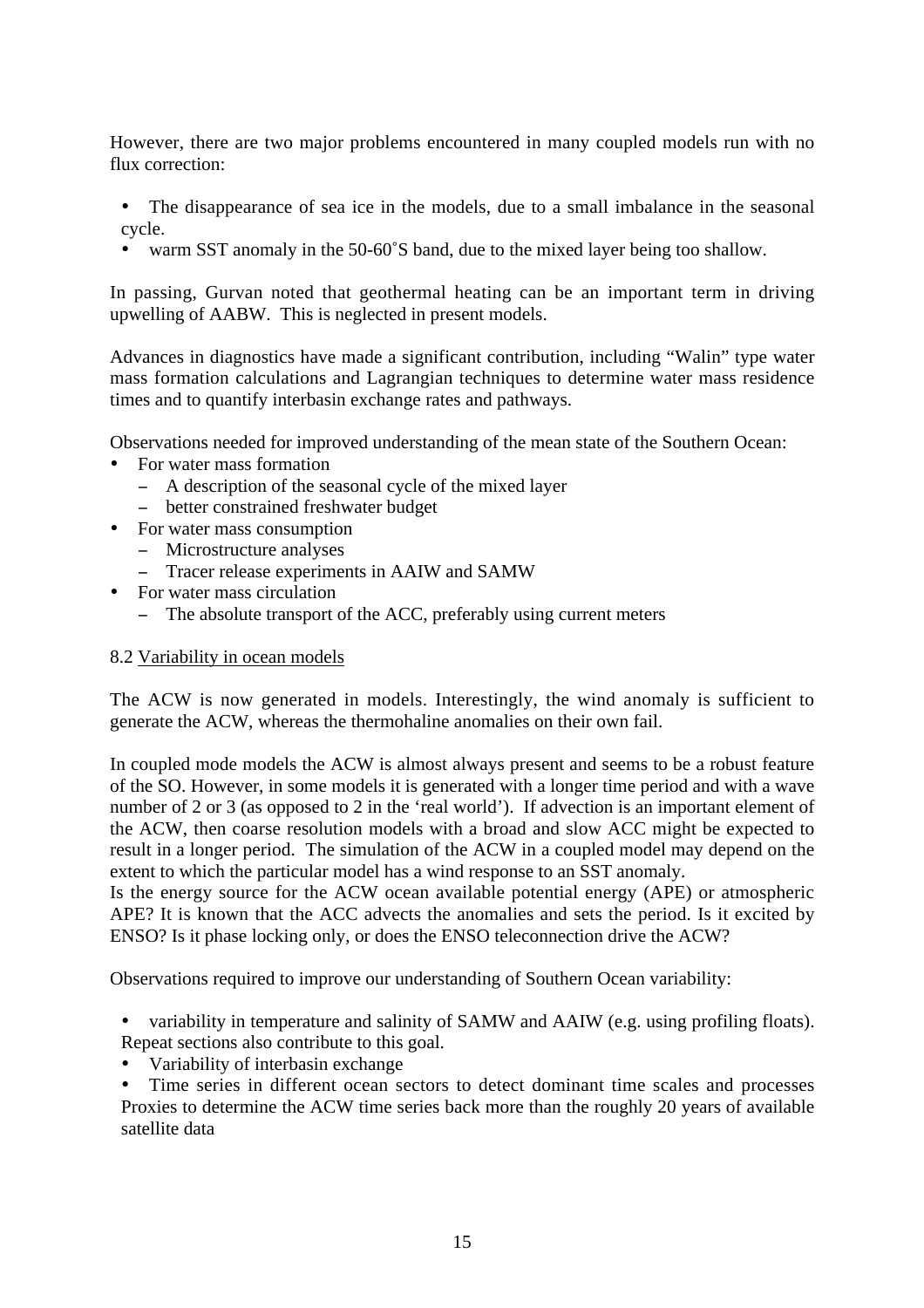# **9. CARBON UPTAKE AND STORAGE IN THE SOUTHERN OCEAN**

The carbon cycle was another issue that was not well represented in the initial science and implementation plans. In his role as the Carbon representative for the SO Panel, Chris Sabine gave the panel an overview of the SO's role in carbon chemistry.

During WOCE/JGOFS, substantial progress has been made in understanding the carbon system in the ocean (e.g. during GEOSECS, 6000 samples were obtained globally; during WOCE/JGOFS, about 100,000 samples were obtained, with an order of magnitude increase in accuracy).

The Ocean Carbon Model Intercomparison Project (OCMIP) showed that two large opposing terms largely cancelled each other in the SO: The solubility pump results in a large sink in the SO, while upwelling of "biological"  $CO<sub>2</sub>$  results in a source. Present estimates suggest the two terms roughly cancelled in pre-industrial times, but the SO now acts as a net sink. One of the main conclusions of OCMIP was that the largest difference between the models appears in the SO, largely due to differences in the physics in each model.

Roughly 60% of the total oceanic inventory of  $CO<sub>2</sub>$  is found in the southern hemisphere; about 40% is found south of 40°S. The largest accumulation is in the SAMW and Subtropical Mode Water in the southern hemisphere. On the SR3 section south of Australia, anthropogenic  $CO<sub>2</sub>$  has been detected in AABW for the first time. Models also suggest that the SO becomes increasingly important in the future for uptake of anthropogenic  $CO<sub>2</sub>$ . Since the solubility and biological pumps are both large in the SO, changes in either one could have a large impact on the net oceanic sink of  $CO<sub>2</sub>$ .

Chris presented the plan of repeat sections proposed by the US Carbon program. The sections largely coincide with repeat hydrographic sections already proposed by CLIVAR (see Figure 4). The panel strongly endorses the US Carbon program plan, which will meet the need to monitor changes in the deep ocean inventories of temperature, salinity and tracers as well as carbon parameters. The repeat sections need to be complemented by making  $pCO<sub>2</sub>$ measurements on ships of opportunity.

Discussion focused on possible gaps in the program of repeat hydrography. One issue is the reoccupation of S4, the circumpolar zonal section. The US plan is to "box in" the main AABW formation regions, but not repeat the entire S4 line. The panel felt that overall this approach was justifiable, given the difficulty of reoccupying the complete zonal section. However, the Adelie Land Bottom Water source (a location where anthropogenic  $CO<sub>2</sub>$  has already been detected) is not boxed in by the US plan.

**ACTION**: A plan to box in the Adelie Land source with repeat hydrography, in coordination with the US Carbon sections, needs to be negotiated between the US, Australia and any other nations likely to be able to make a contribution to this work. (Steve Rintoul, Chris Sabine)

There was also discussion of the need to repeat the 43°S section in the Pacific. While present estimates suggest the inventory of anthropogenic  $CO<sub>2</sub>$  is larger south of the proposed repeat line at 30°S (P6), there is no high quality recent carbon data from this line to serve as a baseline against which to measure future change. Much of the mode water in the Pacific recirculates south of 30°S, and the panel feels that reoccupation of the 43°S line would be a valuable addition to the international carbon program.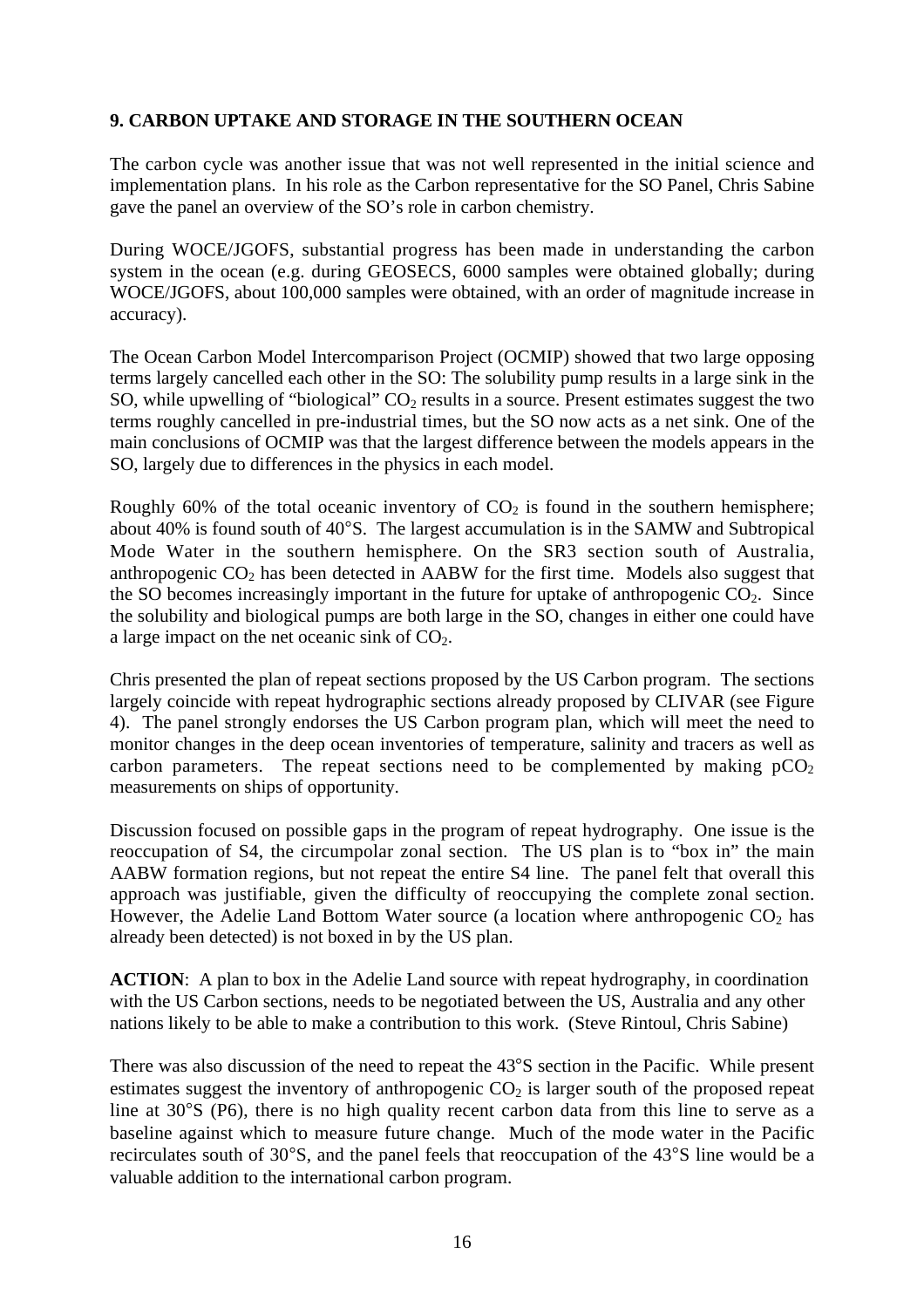**ACTION**: Steve Rintoul and Chris Sabine to discuss who to contact about recommending a reoccupation of 43°S in the Pacific. (Steve Rintoul and Chris Sabine)



Figure 4

# **10. SUMMARY OF NATIONAL PROGRAMMES**

As an international collaborative effort it is extremely important to have input from as many interested countries as possible. For this first meeting the following representatives were given the opportunity to discuss their countries involvement in SO research:

- Australia (S. Rintoul)
- China (Z. Dong)
- France (R. Morrow)
- Germany (E. Fahrbach)
- Italy (G. Spezie)
- Japan (S. Aoki)
- New Zealand (P. Sutton)
- Russia (A. Klepikov)
- South Africa (C. Reason)
- South American activities (E. Campos)
- United Kingdom (K. Heywood)
- United States (A. Gordon)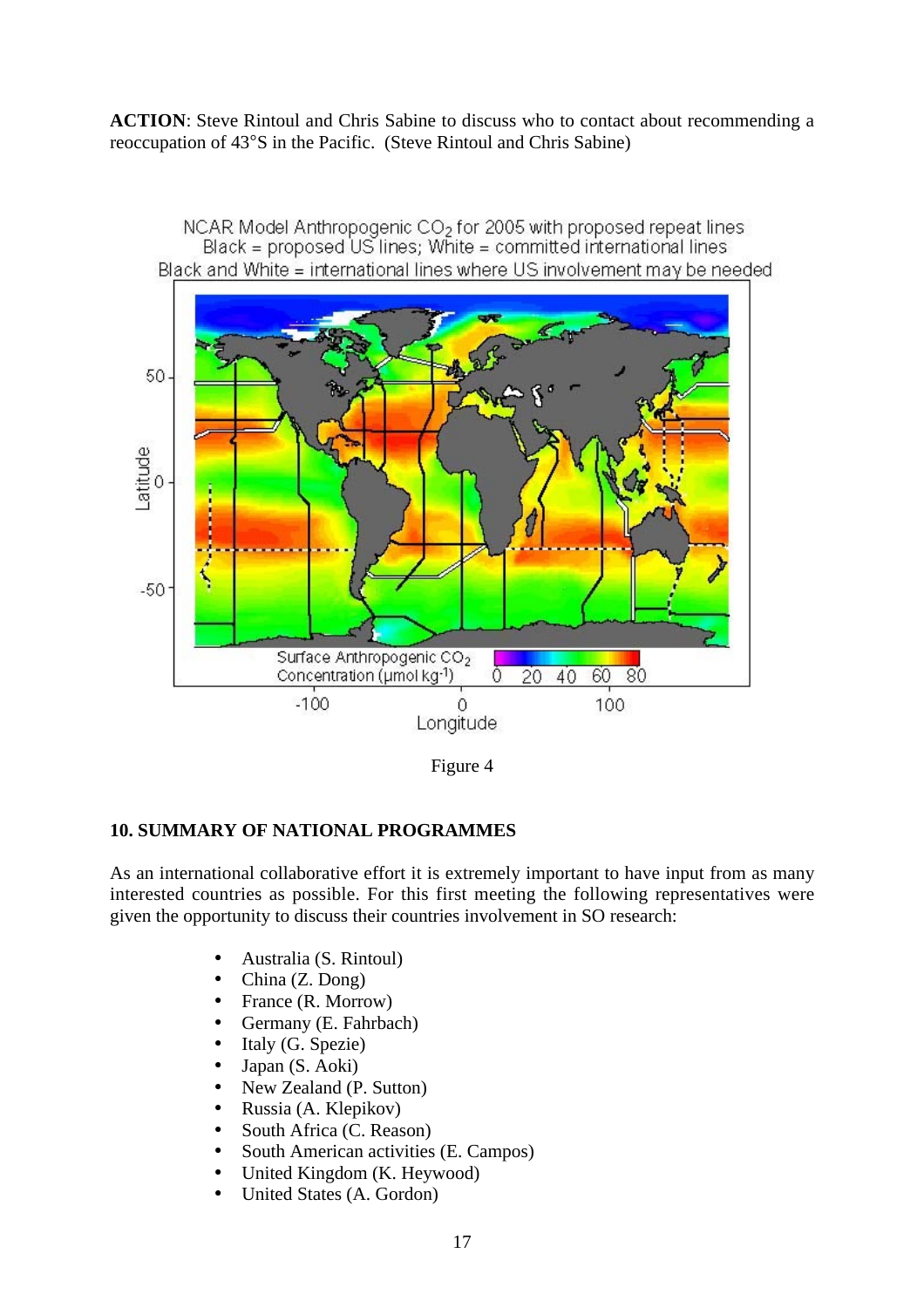Emphasis was placed on the speakers explaining the motivation for their research and areas of possible collaboration. The national reports may be accessed on the web at http://www.clivar.org/organization/southern/national\_reports/index.htm.

The following points arose from the discussions:

- The Australians are keen to collaborate on a time series mooring in the Subantarctic Zone south of Australia. The mooring would include a surface flux buoy and fine resolution physical and biological measurements in the upper water column. International collaboration and funds would be required to carry out this project.
- Kevin Speer asked if it would be possible to carry out CTD measurements in the Kerguelen area during the Chinese cruises. Zhaoqian Dong replied that unfortunately time constraints would not allow this. Zhaoqian also pointed out that they were going to gather all the Chinese historical hydrographic data in his institute.
- Regarding the French proposal to put a series of moorings across Drake Passage, Eberhard Fahrbach, Arnold Gordon and Kevin Speer suggested moving the bottom row of current meters closer to the bottom to better resolve the barotropic component of the flow.
- The Russians would like to carry out tracer and  $CO<sub>2</sub>$  measurements on their cruise transects, but currently lack the people with the relevant expertise to do so.
- There was some concern (echoed by the Atlantic Panel) that research in the South Atlantic is being somewhat left out. A South Atlantic Workshop is currently being organised by Edmo Campos to try to redress this problem.

**ACTION**: The "chokepoint" section south of Africa remains somewhat of a gap. Germany, Russia and South Africa are encouraged to merge resources (and perhaps those of other collaborators like the USA) to see if more frequent hydrography or XBTs can be obtained to complement the present German efforts. (Eberhard Fahrbach, Alexander Klepikov, Chris Reason)

**ACTION**: Mike Sparrow to chase up national reports from other (e.g. Scandinavian) countries. (Mike Sparrow)

**ACTION**: Individuals to keep national reports updated annually. Mike Sparrow to send reminders. (National representatives and Mike Sparrow)

**ACTION**: Chairs to write to Atlantic Panel and Edmo Campos emphasising the importance of the South Atlantic to CLIVAR science issues, supporting the planned South Atlantic Workshop, and NOAA efforts to establish an observing system at 30°S. (Steve Rintoul and Eberhard Fahrbach)

# **11. SCIENCE SYMPOSIUM WITH ARGO SCIENCE TEAM: THE VALUE OF SOUTHERN OCEAN OBSERVATIONS**

Argo is particularly important for the SO. Autonomous floats represent the only realistic means of obtaining regular, repeated, *in situ* measurements of temperature, salinity and currents in such a remote region. The remoteness of the SO also means that an investment in SO Argo needs to be carefully justified. To make progress towards implementation of SO Argo, a joint symposium was held between the Argo Science Team and the SO panel. This consisted of a series of talks presenting the scientific justification for SO Argo.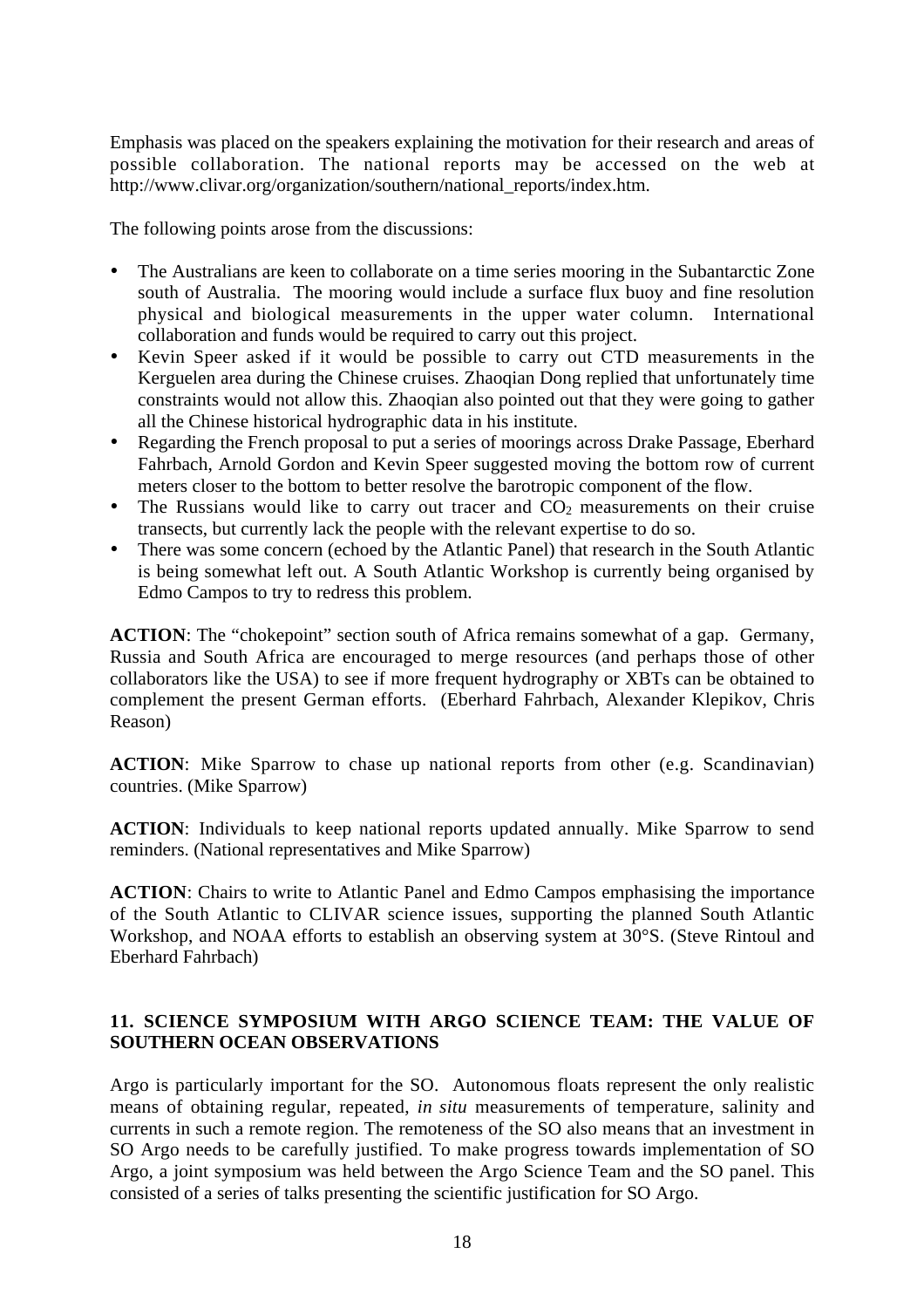# 11.1 CLIVAR's requirements for Argo observations (John Gould)

CLIVAR, together with the ocean carbon programmes, will re-occupy during the next decade many of the hydrographic sections occupied during WOCE. These re-occupations will provide direct calibration data for Argo floats and will become the basis of new global temperature/salinity climatologies.

CLIVAR is expected to end in 2010 and will thus be the main global ocean programme during the early phases of Argo. Thus a close link between Argo and CLIVAR will be fruitful, with Argo providing data to CLIVAR and CLIVAR providing new scientific insights on which Argo deployment and sampling strategies can be based.

Salinity sensor stability remains an issue. In addition, CLIVAR's links to ocean carbon programmes highlight the potential for Argo floats to carry other sensors for biogeochemical parameters. For the SO the question has been raised as to whether Argo floats could measure atmospheric pressure. There has also been an expression of interest in monitoring pressure, temperature and salinity during the submerged portions of the float trajectories in order to provide more stable deep climatologies

There is an urgent need to expand the scientific use of Argo and similar profiling float data and to exploit the complementary nature of Argo and satellite remote sensing data.

Finally it was noted that the IPCC Third Annual Report report projected, for the coming decades, global temperatures that lie far outside the temperatures experience during the past 1000 years. Argo will be a crucial tool for documenting the impacts of these changes on the oceans.

#### 11.2 Introduction: the Southern Ocean's role in climate (Steve Rintoul)

To provide an overview for the workshop, Steve Rintoul summarized the Southern Ocean's role in climate. See section 4.2 of this report.

#### 11.3 Southern Ocean response to climate change (Siobhan O'Farrell)

Siobhan O'Farrell talked about the ocean response of the CSIRO Mark 2 and Mark 3 models to the IPCC A2 scenario. The study of signal to noise in the HADCM3 model showed best indices for detection were SST, sea surface salinity (SSS), SAMW at 32°S. Poor indices were heat transport, the strength of the polar gyres, overflow water and with the overturning streamfunction. Detection of climate change may be possible within 30 years by Argo observations at individual water masses in key locations, which are currently data sparse*.* The SO has a particularly high signal to noise ratios in the HADCM3 model, making it a good location for Argo deployment.

Issues for Argo deployment and data analysis in SO CLIVAR/CliC:

- High priority for seeding floats into SAMW and AAIW for climate change detection. These integrate changes in surface fluxes which are more difficult to measure.
- Need to have floats in regions that are currently data sparse in SO (the ACC may concentrate floats).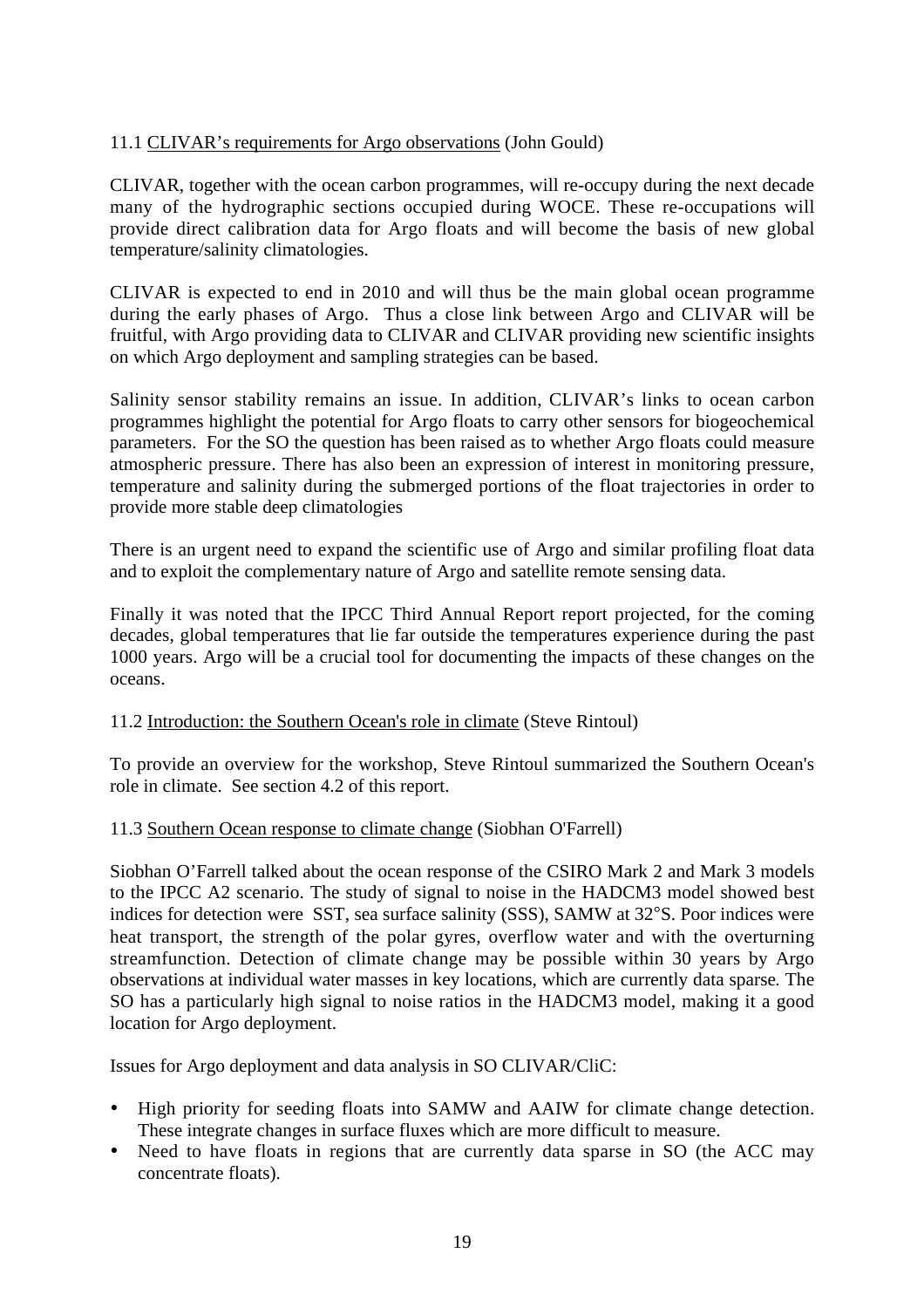- Need to measure changes in salinity and temperature over a range of time scales to understand the variability of SO, ACC strength, ACW-like anomalies etc.
- Need to deploy floats that store data while operating under seasonal ice cover.
- Integrate Argo data with satellite data by assimilating into SO model for seasonalinterannual changes
- Don't neglect deep hydrographic/tracer sections for measuring changes in AABW, shelf waters etc.

# 11.4 Potential Impacts of climate change on the SO carbon cycle (Chris Sabine)

The ocean is a net sink of carbon. How will temperature changes due to global warming affect the carbon cycle? A 1°C increase will change the partial pressure by about 4%. However, the  $CO<sub>2</sub>$  flux depends on the biology as well as the physics of the ocean, which is also affected by climate change.

Models of  $CO<sub>2</sub>$  flux estimates disagree most in SO, though the SO is the most important area for the uptake of  $CO<sub>2</sub>$  (the Atlantic is more efficient, but SO has much larger surface area).

The GFDL (Geophysical Fluid Dynamics Laboratory) model suggests that the amount of  $CO<sub>2</sub>$ taken up by the ocean could decrease by 50% in the next 50 years. In order to model the uptake of  $CO<sub>2</sub>$  correctly, models need to be validated with observations.

What can Argo tell us about carbon cycling?

- Changes in temperature and salinity density structure will directly impact  $CO<sub>2</sub>$  air-sea exchanges
- Better characterisation of water mass formation rates
- Documentation of spatio-temporal patterns of variability in physical properties of the SO will assist carbon chemists in designing their programmes.

In the future it may be possible to fit  $CO<sub>2</sub>$  sensors to Argo floats, which would help greatly to answer many questions with regard to carbon cycling.

### 11.5 Modes of variability in the atmosphere-ocean system of the southern hemisphere (Ian Simmonds)

The atmospheric circulation of the southern hemisphere is one of the most variable in the world at all time scales. Studies of cyclone variability have shown that cyclones are becoming deeper and more intense, though their frequency has decreased. (see notes in Section 7 from Ian Simmond's earlier talk).

The semi-annual oscillation (SAO) can explain a large proportion of the variance in the southern hemisphere climate, though the actual amount has changed with time: From >80% in the late 1970s, to <50% in the 1980s to 1990s. The reasons for the change are unclear. Van Loon explains the SAO as resulting from the difference in thermal inertia between 40°S (where land masses exist) and 65°S (dominated by the ocean and sea ice). If so, the change in the SAO may reflect a change in ocean heat storage. Argo would provide the kind of measurements needed to test his hypothesis.

11.6 Observed changes in the southern hemisphere oceans and the need for an expanded observing system (Nathan Bindoff)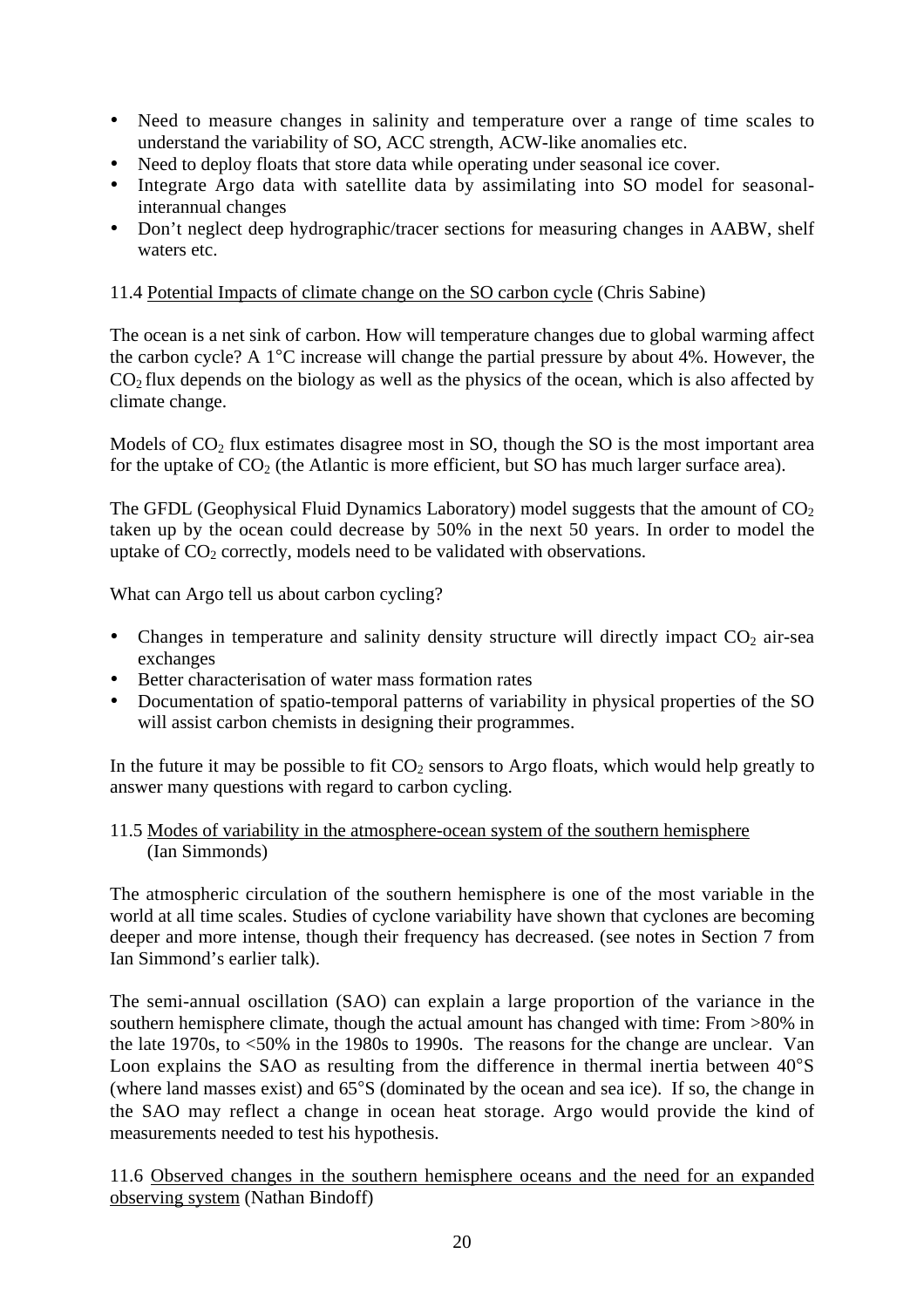The properties of many water masses of the SO can be seen to be changing with time:

- SAMW seems to be changing throughout the SO
- AAIW has become fresher
- Circumpolar Deep Water (CDW) unchanged north of the Subantarctic Front, but has warmed and become saltier to the south

In trying to monitor changes in the properties of water masses in the SO, Argo offers the following advantages:

- Year-round monitoring
- Can follow evolution of freshwater fluxes (surface and depth)
- Monitoring of key water masses (CDW, SAMW, AAIW)
- Natural variability in the SO is 'low' compared to other oceans
- Anthropogenic changes are likely to be detected first in the SO
- Data from 500 PALACE floats already available in the SO historical data base
- 10 years of operation can really look at variability
- Complements altimetry

There are the following limitations to using Argo in the SO:

- No profiles in sea-ice zone (although many groups are working on ways to overcome this)
- Can't directly sample AABW
- Issues related to calibration
- Still need WOCE-type lines (albeit less frequently)
- Need to sustain at least 500 floats

#### 11.7 Using Argo to study Southern Ocean circulation (Kevin Speer)

Argo can provide estimates of *absolute* dynamic height, and so is of particular interest in the SO where the barotropic flows may be large. In particular, three particular circulation issues can be addressed using Argo trajectories: The circulation of SAMW, the study of cross ACC eddy fluxes in the CDW density class, and the largely barotropic gyres near the Antarctic continent.

#### 11.8 How to extend Argo into the high latitude Southern Ocean (Eberhard Fahrbach)

Eberhard Fahrbach described his group's efforts to obtain profiling float data at high southern latitudes in the sea ice zone. From hydrography and moorings, they have observed variations in the temperature of inflowing Warm Deep Water and outflowing bottom water. But the circulation pattern and rates remain poorly known.

Attempts to measure this circulation have encountered a number of problems. There is a tendency for the Ekman drift of floats at the surface to move the float off the streamline on which they were originally deployed. They presently handle the problem of ice damaging the profiling floats by stopping the profile at 20 m depth if the temperature is at the freezing point. The next step is to store the profiles for later transmission, if it is not possible to surface. They are working on a Hybrid Arctic Float Observing System (HAFOS), which combines RAFOS and Argo technology. Profiling floats are positioned by acoustic tracking using RAFOS sound sources. This system is expected to be operational in five years.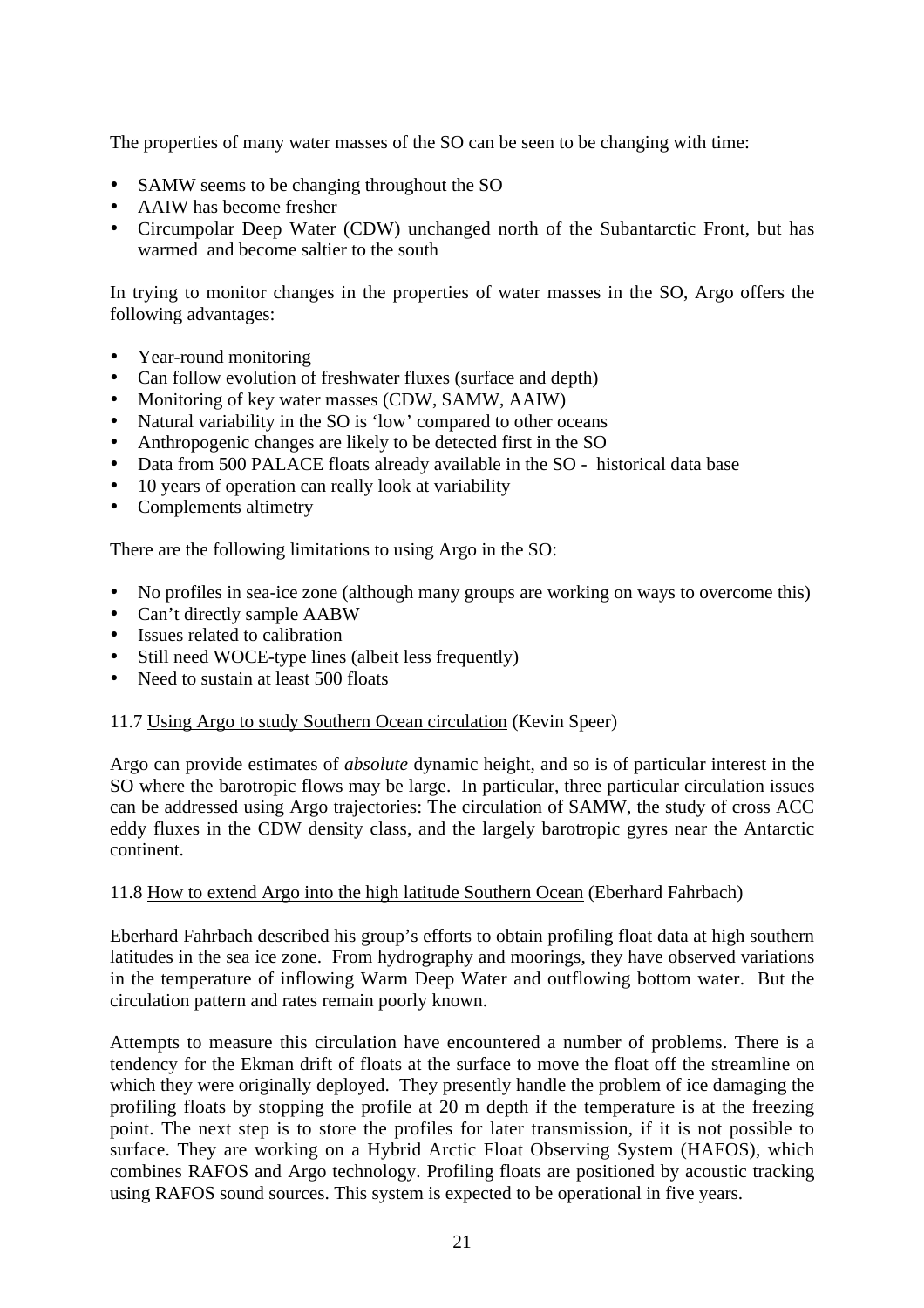11.9 Ocean state estimation and operational oceanography: The need for southern hemisphere observations (Neville Smith)

There are a variety of applications for "operational ocean services", including risk management in the marine environment, transport safety, recreational users, commercial operators, boundary conditions for coastal management, information for living resources management and research, and support for sustainable development of the SO marine ecosystem and resources. Argo has an important role to play in operational oceanography by providing repeated, routine ocean observations.

The applications of SO data assimilation are likely to emphasise nowcasts/hindcasts over "predictions". One model for such activity in the SO involves a hierarchy of related models:

- A global model, with the aim of estimating the current ocean state (non-eddy resolving). Argo will provide an important direct constraint. Applications include climate re-analysis and provision of boundary and initial conditions for regional models.
- An embedded regional, eddy-resolving model, with additional attention to the upper ocean, mixing, and the vertical circulation (because these are the key issues for users such as those interested in the marine ecoystem). Satellite data is critical, but limited. A sea ice model would be important.
- An embedded, coupled ecosystem model, which may be off-line.

11.10 Discussion: challenges and opportunities for implementation of Southern Ocean Argo (Steve Rintoul and Dean Roemmich)

The IAST participants felt the scientific presentations provided a useful and convincing scientific justification for SO Argo. To move forward, it was agreed the SO panel would summarise these arguments in a white paper for further distribution. As shipping is limited in the SO, Antarctic research and supply ships are likely to play an important role. The SO Panel has a role to play in identifying ships capable of deploying floats and communicating this information to the rest of the community.

**ACTION**: Kevin Speer is to be the Argo contact point for the SO Panel, and coordinate the writing of a white paper for SO Argo. The paper will include contacts, schedules, and cruise tracks for Antarctic vessels capable of deploying floats. (Kevin Speer and rest of panel).

# **12. SOUTHERN OCEAN TIME SERIES STATIONS**

Uwe Send talked to the panel about the Time Series Science Team (TSST). The TSST was formed by request of OOPC (Ocean Observations Panel for Climate) and the CLIVAR observations panel. It consists of around fifteen interdisciplinary scientists from around the world and has just had its second meeting after the Hawaii AGU meeting.

The TSST is concerned with observations of:

- Air-sea heat flux, precipitation/evaporation, wind stress (high accuracy reference sites) Changes in the major water-mass formation processes Changes in the ocean state
- 
-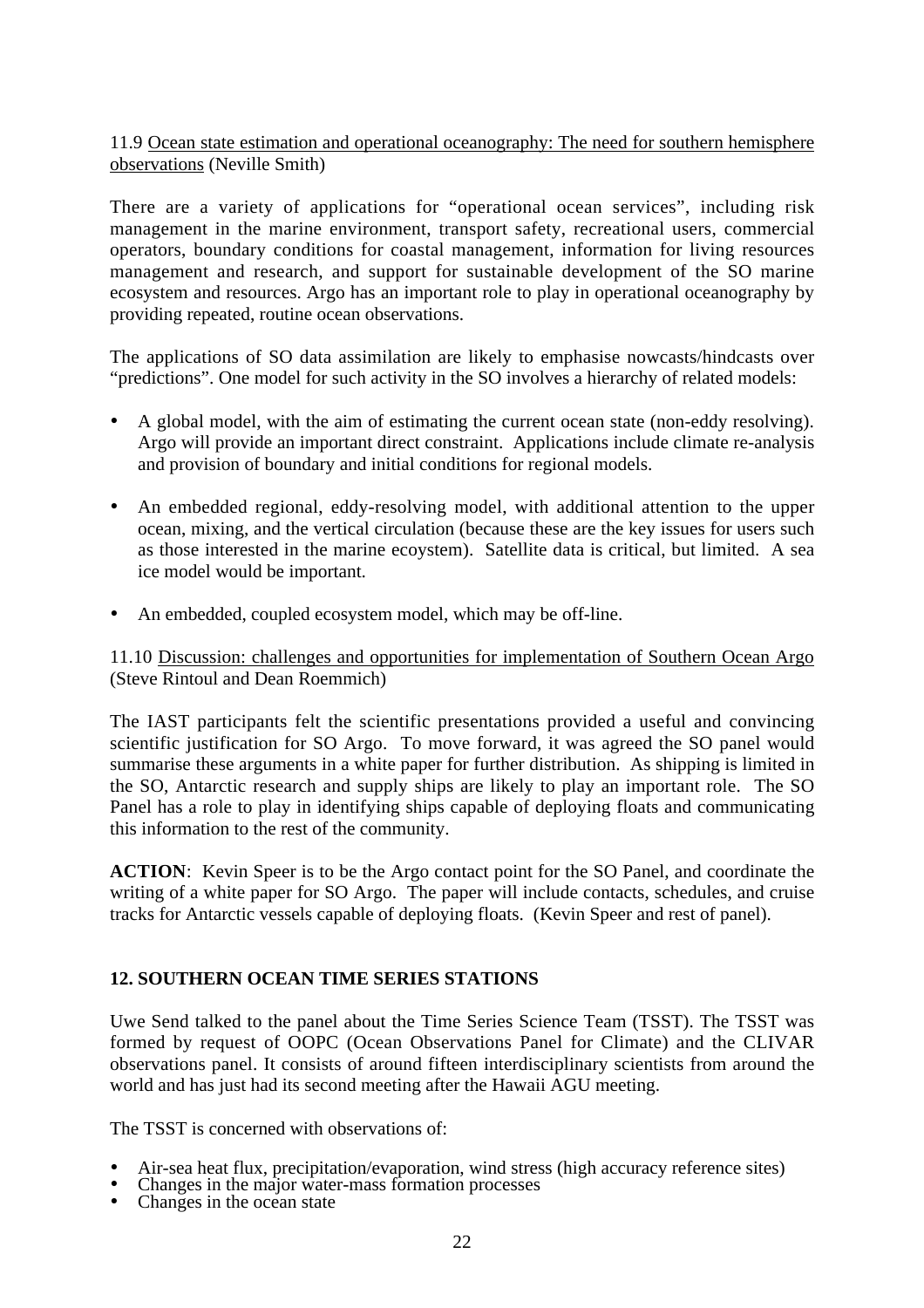- 
- 
- 
- Transport changes in major current systems<br>• Flow through critical straits, passages and choke points<br>• The oceanic uptake of greenhouse gases<br>• The relationship between upper-layer ecosystem productivity and downward ca export
- The linkages between physical/climatic and bio-geochemical conditions and variability in the water column<br>Ground-truthing/verification of remote-sensing, modelling, forecasting
- 
- Geophysical (seismic etc) and bottom pressure (including tsunamis) data<br>Acoustic observations (tomography, biology)<br>Pollution monitoring<br>Test beds for new instrumentation
- 
- 
- 

The definition of an ocean time series site in the global systems (requirements):

- Sustained in-situ observations at fixed geographic locations ocean/climate related quantities at a sampling rate high enough to unambiguously resolve the signals of interest
- Transport sections (using whatever technique) are included in choke points and major boundary current systems (moorings, gliders, ship ADCP etc.)
- Coastal time series are included when they are instrumented to have multidisciplinary impact on the global observing system and if they are not part of a national coastal buoy network
- Any implemented site fulfilling criteria will become part of the system but has to deliver its data into the system and to demonstrate successful operation and value after 5 years
- Real time data telemetry of operational variables will be pursued i.e. make every effort if technically feasible and/or if there are operational users
- Data should be made public in near real-time for real-time data or as processed and postcalibrated for other data; certain quality control standards, data formats and data centres need to be established

A preliminary list of Southern Ocean time series sites was prepared and forwarded to the TSST meetings. This list needs to be updated and expanded.

**ACTION**: SO Panel to update the white paper prepared for the Time Series Science Team (TSST) by requesting contributions from the panel members. For each site, a one page description of the scientific rationale, measurements proposed, investigators, and readiness is required. (Steve Rintoul to coordinate.)

**ACTION**: TSST website will be up and running soon. ICPO to contact Uwe Send to ensure that details are posted on the SO website. (Mike Sparrow)

#### **13. REMOTE SENSING**

Ian Barton gave the panel a general introduction to remote sensing applications in CLIVAR, with particular emphasis on SST measurements.

A SST accuracy of around 0.25°C is required for climate applications. When using SSTs from satellite data it must be remembered that there are three types:

- Skin SST measures temperature to a depth of around 20 micrometers, the actual depth being dependent on wavelength
- Bulk SST temperature beneath the skin layer (often equal to mixed layer SST)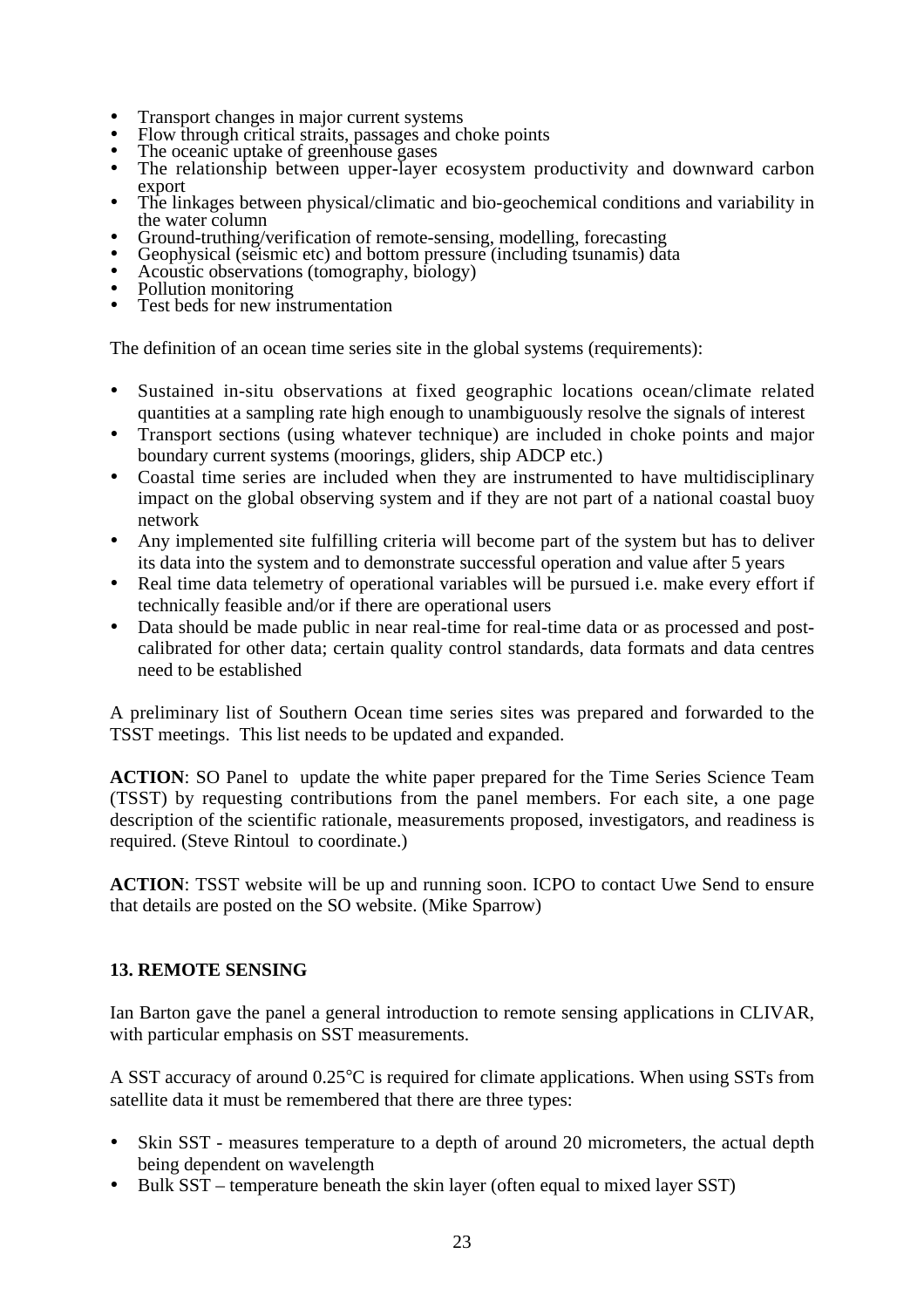• Mixed layer SST – the SST of the top 1 or 2 metres of the ocean. At night this is usually the same as the Bulk SST

Wind speeds are required to validate SST as the wind mixes up the skin temperature.

Summary of satellite measurements:

- AVHR atmospheric correction and cloud clearing now well modelled
- The ATSR series giving skin SST
- The GODAE High resolution SST (GHRSST)
- Novel uses of sat data currents from cross-correlation
- Water vapour analysis
- GODAE High resolution SST pilot project (2003-2005)
- GIFTS (on EOS 3 satellite) to study atmospheric gases and SST<br>• Feature tracking/water vapour distribution
- Feature tracking/ water vapour distribution

**ACTION**: The SO panel endorses the GHRSST project. The use of multiple sensors will be particularly useful in the cloudy Southern Ocean. The panel seeks guidance on the right mix of *in situ* measurements needed to complement and remove biases from satellite measurements in order to ensure the GHRSST goals are met in the SO. (Steve Rintoul and Eberhard Fahrbach to write to Neville Smith).

### **14. DATA MANAGEMENT ISSUES**

The SO Panel confirmed Shigeru Aoki and Stuart Cunningham as the data representatives. There was a great deal of concern from the panel that data issues were not being addressed by ICPO as well as they could be. ICPO needs to work out clearer guidelines for data handling. There was also concern of the loss of funding to the WOCE Data Assembly Centres (DACs), especially the current meter DAC.

John Gould pointed out that after the dissolution of the Data Task Team ICPO is concentrating its efforts to sort out the problems with data handling in CLIVAR. It is envisaged that efforts will be concentrated on WOCE-like data rather than atmospheric or real time data. A major task is to preserve the funding for the DACs.

As the SO community is relatively small, in most cases it makes little sense to have separate SO data centre. The WOCE model of a central hydrography data centre has been a great success, and the continuation of the WHPO in some form is seen as a high priority. In particular, the WHPO provided rigorous quality control as well as archiving and distribution.

**ACTION**: Once specific guidelines on data management are provided by ICPO, the panel will communicate these guidelines to Principal Investigators to make sure they understand their responsibilities (Stuart Cunningham, Shigeru Aoki).

**ACTION**: Panel needs to identify data sets that have been collected since WOCE that should be archived as part of CLIVAR. (All panel, headed by Stuart Cunningham)

**ACTION**: Katherine Bouton's draft CLIVAR data policy to be circulated to the rest of the panel for comment. (Mike Sparrow)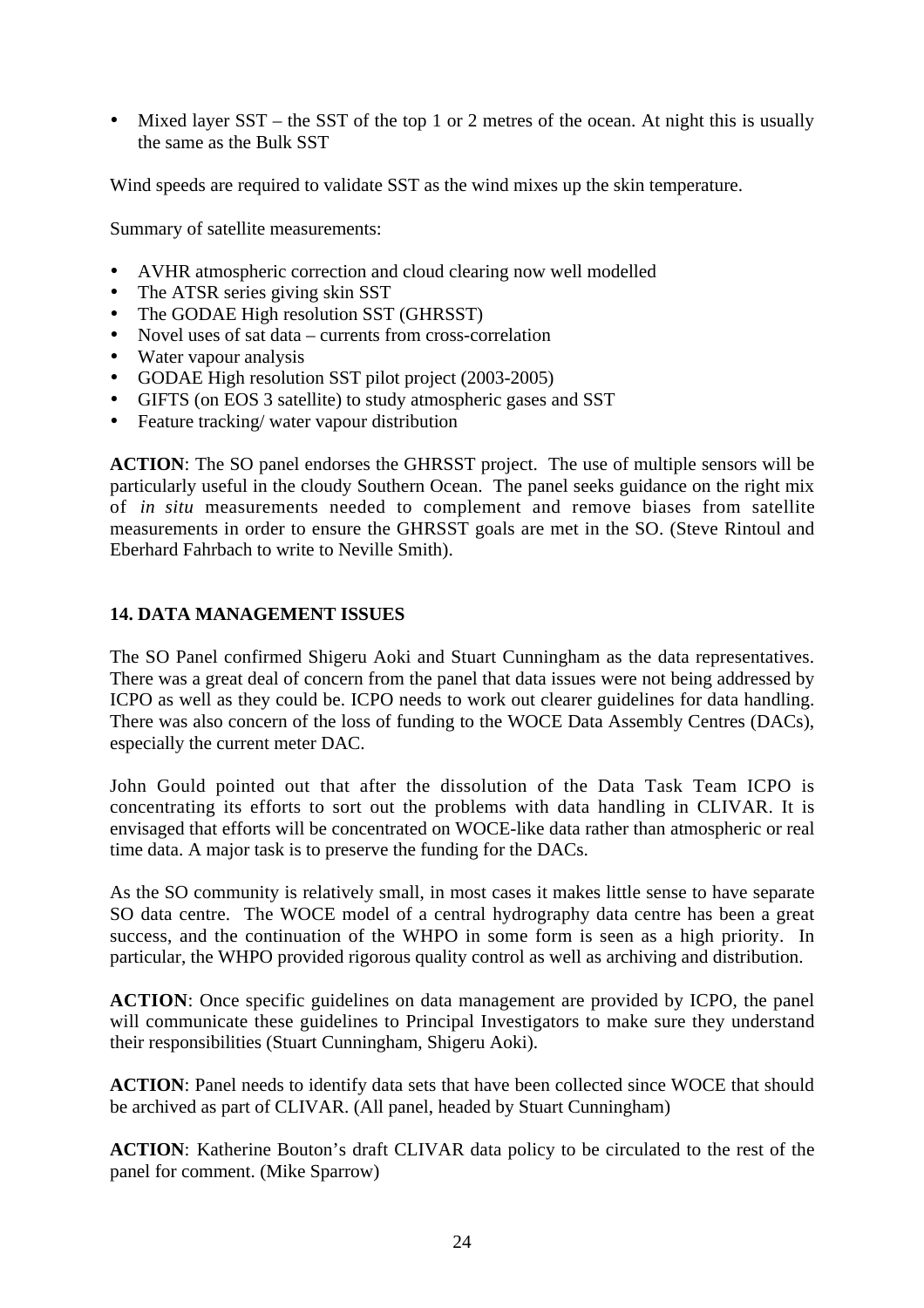**ACTION**: National representatives have responsibility to provide information on collection and availability of data sets resulting from the national programmes to ensure all relevant data sets are "captured" by the CLIVAR data system. (All national representatives, coordinated by the data reps Stuart Cunningham and Shigeru Aoki)

**ACTION**: The SO Panel should liase with the CliC DMIP (see Section 17.3) with regards data issues. (Stuart Cunningham and Shigeru Aoki)

**ACTION**: The panel needs to let ICPO and the CLIVAR SSG know of any data concerns, in particular of any difficulty in accessing data sets (All panel, headed by Stuart Cunningham and Shigeru Aoki)

# **15. PALEO ISSUES**

Before the general discussion of paleo issues, there were two science talks by Vin Morgan and Will Howard.

### 15.1 Southern Ocean variability: Lessons from ice cores (Vin Morgan)

Vin gave a talk about the use of ice cores in climate studies. He made an interesting comparison between the functioning of electronic circuits and the switching to higher temperature regimes caused by increased Methane concentrations.

The troposphere is well mixed on a time scale of about a year or so. Matching e.g. methane concentrations in trapped air provides a means of synchronizing records from the northern and southern high latitudes.

Ice is porous down to about 60 m. Therefore, the age of ice at depths above this is older than the age of air in the ice. (The ice-air difference in the Vostok core is different by about 6000 years. In other areas the difference is as low as 30 years – this depends on accumulation rate).

The high accumulation rate core at Law Dome 66°44' S, 112°50' E*)* suggests that the temperature rise in the south at the transition to the interglacial *leads* the changes in the northern hemisphere. This argues against the recent hypothesis of a "bi-polar see-saw" between the north and south.

#### 15.2 Southern Ocean variability: Lessons from sediment cores (Will Howard)

Will started off by giving an overall view of using paleo data. He showed some examples of what has been learned from paleo data and the operation issues involved.

- The subantaratic ocean was once the place where  $pCO<sub>2</sub>$  was being modulated.
- Changes in  $CO<sub>2</sub>$  concentrations in the Vostok core were driven by the ocean, although the mechanism is not yet clear.
- Many models show the ocean driving changes in temperature,  $CO<sub>2</sub>$  etc. from the Vostok core.
- There were sharp step changes in properties in the SO: Sea surface temperature changed by up to 5°C in a few years over the South Tasman Rise, at 8000 years before present. A shift in ocean currents?
- The history of sea ice extent in the SO can be obtained from paleo analysis of diatoms.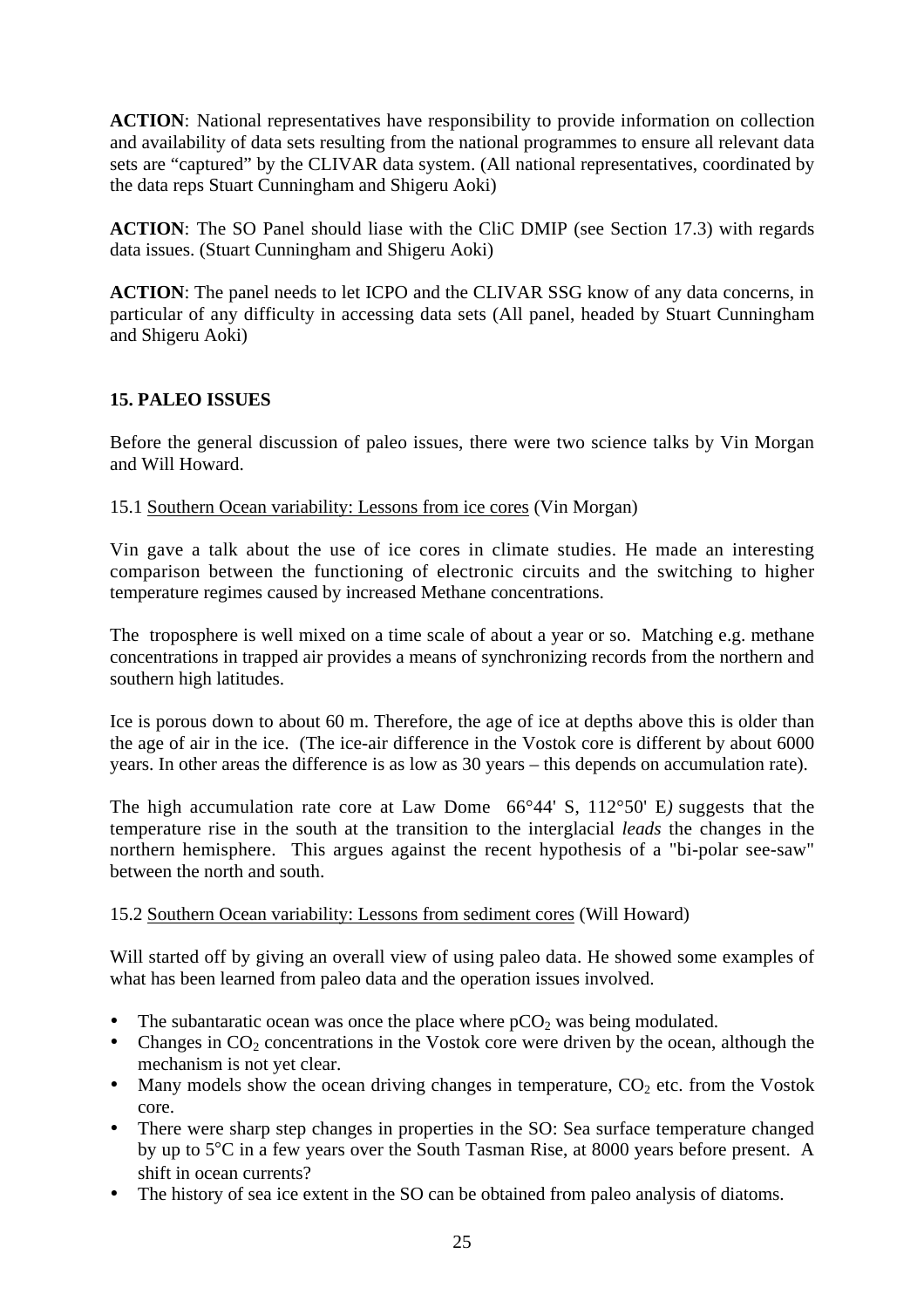- How did the deep water circulation during glacial intervals differ from today?  $\Delta^{14}C$ concentrations were less than today. NADW contributions less than in modern ocean. The rate of the overturning circulation depends on which tracers you look at, i.e. there is no consensus among the paleo community at present on this topic.
- Because the SO ventilates the deep ocean, it is a "window" that must be involved in 100k year glacial  $CO<sub>2</sub>$  cycles.
- In the sediment record, the contributions of the solubility, biological and alkalinity pumps to past changes in  $CO<sub>2</sub>$  can be isolated.

**ACTION**: The Panel should review the SO coring sites proposed by IMAGES/PAGES and provide guidance, if needed, on their oceanographic relevance. (Philip Froelich)

# **16. SUMMARY DISCUSSION OF NATIONAL/INTERNATIONAL PLANS**

**ACTION**: SO Panel to produce an evolving version on the web of the Implementation plan. To start with this should include a two or three page statement on the atmosphere (Ian Simmonds), carbon issues (Chris Sabine), paleo issues (Philip Froelich) and models (Gurvan Madec). (Ian Simmonds, Chris Sabine, Philip Froelich, Gurvan Madec and rest of panel)

### 16.1 Air-sea fluxes

Improved air-sea fluxes in the SO are crucial to meet CLIVAR/CliC goals. In the OceanObs99 volume (Rintoul et al., 2001) , a combination of measurements is proposed to improve flux estimates. The rationale is that our best estimates of fluxes will come from either atmospheric reanalyses or satellite measurements. The role of *in situ* measurements is to remove biases and provide validation data sets for these products. However, the SO Panel lacks the expertise to decide on the optimal mix of *in situ* observations (e.g. surface flux reference sites, meteorological observations from VOS ships, sea level pressure from surface drifters, etc.).

The JSC/SCOR working group on air-sea fluxes has proposed an air-sea flux group. This has been considered by the JSC and, if formed, will be connected to SOLAS.

**ACTION**: Support the formation of an air-sea flux group, and seek advice from them on the correct mix of SO observations that the Panel should advocate. (Steve Rintoul)

#### 16.2 Oceanographic observations

Rick Bailey of the Ships of Opportunity Programme (SOOP) commented on the general trend towards a smaller merchant fleet, and hence fewer ships of opportunity available for ocean observations. The panel had been concerned about gaps in the set of repeat XBT sections in the SO including zonal lines near 30°S in the Indian and Atlantic basins, and a meridional section south of Africa. Rick informed the panel that XBT lines at 30S in the Indian and Atlantic Oceans have recently been initiated.

Chris Reason (South Africa) and Alexander Klepikov (Russia) suggested ships from their countries might be used to obtain XBT sections south of Africa, provided the XBTs could be supplied by someone else. Given the length of the section, the possible non-repeating nature of the ship track, the complexity introduced by the Agulhas Current at the northern end, and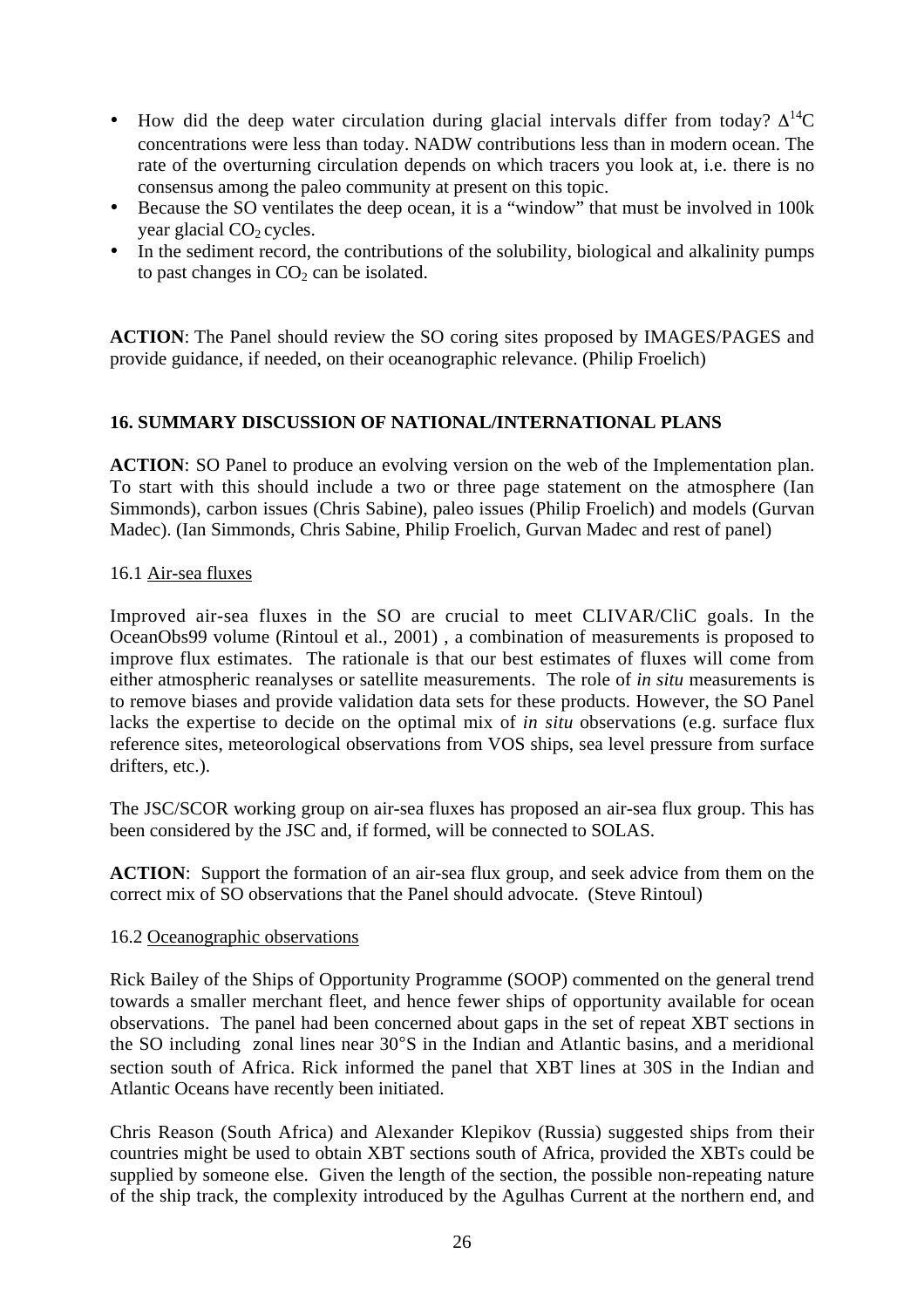logistical challenges, some thought needs to be devoted to whether the scientific pay-off from deploying XBTs on this line is higher than devoting the same resources to Argo floats.

**ACTION**: Chris Reason and Alexander Klepikov to provide maps summarising the cruise tracks of the South African and Russian vessels and investigate whether logistical support exists in South Africa. This information will then be forwarded to the SOOP. (Chris Reason, Alexander Klepikov)

The French are going to deploy moorings in Drake passage (see French national report at http://www.clivar.org/organization/southern/)

**ACTION**: The panel felt it would be useful to make the distinction on the CLIVAR hydrography/Carbon website between sections that are sustained commitments to multiple repeats and those that are one-off reoccupations. (Mike Sparrow)

# **17. CROSS PANEL/PROJECT INTERACTIONS**

A document about possible cross panel/project interaction was prepared and circulated by Mike Sparrow prior to the meeting. The panel then used this as a base for discussion.

An important aspect of WCRP programmes such as CLIVAR and CliC is the interaction with other panels and projects. The communication of ideas and results as well as efficient use of resources in overlapping areas of interest are just some of the benefits.

# 17.1 CLIVAR regional panels

The Atlantic, Pacific and Indian Oceans are the responsibility of the Atlantic, Pacific and Asian-Australian Monsoon panels, respectively.

There are areas of responsibility of the SO panel that are of concern to all the above regional panels. For example, variability in the formation or circulation of the water masses ventilating the Southern Hemisphere thermocline (SAMW and AAIW) is likely to influence sea surface temperature, heat and freshwater storage at lower latitudes and is therefore important to decadal variability of all three ocean panels. There is obviously going to be overlap between SO Argo and the other basin panels.

# *i) The Atlantic Panel (chair Martin Visbeck; ICPO contact Roberta Boscolo)*

- Global models suggest that anomalies carried by the ACC may influence the variability of overturning in the North Atlantic. The overturning cells within the SO itself also 'recycle' NADW to close the thermohaline circulation.
- Both the SO and Atlantic panels are concerned with the same atmospheric forcing due to the Southern Annular Mode (SAM) i.e. the NAO of the south.

Martin Visbeck informed the SO panel that the general interest (and hence funding) of the Atlantic panel is focused on the North Atlantic, but that the panel are trying to 'reprogram' as much of their resources as possible into the South Atlantic. For example, they are trying to make a strong case for a 30˚S observing system with high resolution XBTs, a five-year hydrography revisit and ideally a boundary current/transport mooring array.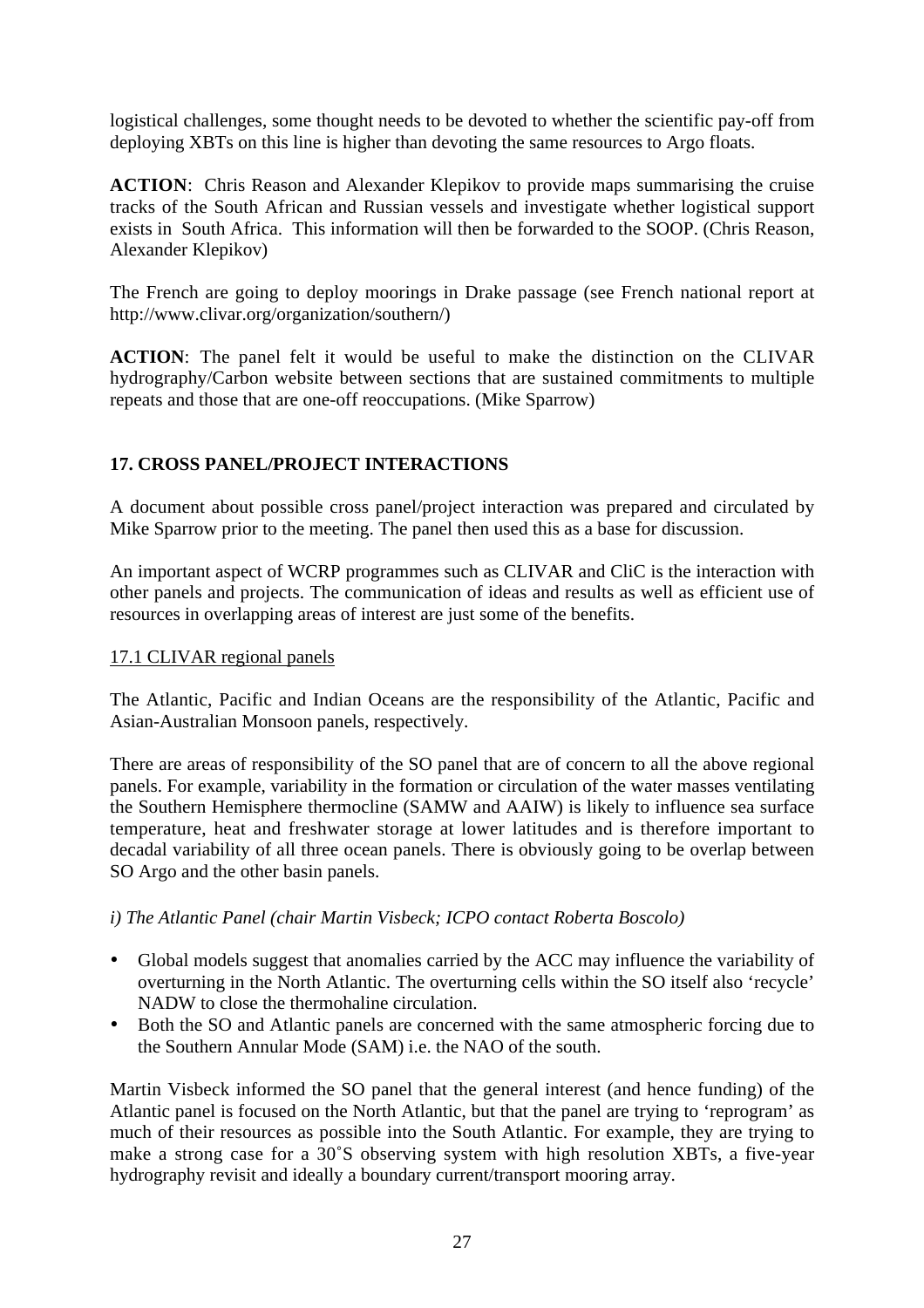**ACTION:** Chairs to write to Atlantic panel strongly endorsing plans for a 30°S observing system, and seeking clarification of present proposed and funded efforts. (Steve Rintoul and Eberhard Fahrbach)

There was some discussion of which lines in the South Atlantic were most important to repeat (e.g. the A11 and A17 lines, as well as A10).

**ACTION**: Arnold Gordon to summarise arguments for re-occupation of WOCE lines in the South Atlantic, to forward to Atlantic panel. (Arnold Gordon)

## *ii) The Pacific Panel (chair Kelvin Richards)*

- Heat and freshwater anomalies carried between basins by the ACC appear to be linked to variability on shorter time scales via the ACW. It has been suggested that the ACW anomalies migrate to lower latitudes to form an ocean teleconnection with interannual climate fluctuations, including ENSO.
- The coldest, freshest and thickest SAMW is found in the Pacific, where it subducts into the South Pacific subtropical gyre, forming the low salinity core of AAIW.

The SO panel also sees areas of joint interest in a repeat 43°S section, Argo in the South Pacific and in various time series sites.

# *iii) The Asian-Australian Monsoon Panel (AAMP) (chairs Julia Slingo & Peter Webster; ICPO contact Zhongwei Yan)*

The AAMP is also responsible for the Indian Ocean. The SO panel are concerned that as the Indian Ocean does not have its own basin panel CLIVAR has to ensure that some aspects of research, especially in the mid-latitudes, are not overlooked.

Gary Meyers, who is on the AAMP, gave a talk on Indian Ocean – SO interactions. He reiterated that there is a danger that some research might be left out because it doesn't fit in the areas of interest of either the AAMP or the SO panel. He suggests that the AAMP should ensure it looks into the deeper and slower circulation patterns. Gary identified the Indian Ocean Zonal (Dipole) Mode circulation as a 'hot topic' dealing with the low-latitudinal and larger scale climate variability that may be of interest to both panels.

**ACTION**: Chairs to write to AAMP to propose a "division of labor" between the two panels: The AAMP to cover the top-to-bottom circulation north of 20°S, while the SO panel extends its domain north to 20°S. (Steve Rintoul and Eberhard Fahrbach)

#### *iv) Other regional panels*

The other two regional panels are Variability of the American Monsoon Systems (VAMOS) and Variability of the African Climate System (VACS) panels.

At the moment VAMOS seems to be mostly concerned with monsoons, although a joint area of interest with VAMOS is the ocean's impact on climate in southern South America.

There seems to be potential for interaction with VACS in the SO's impact on the climate of southern Africa.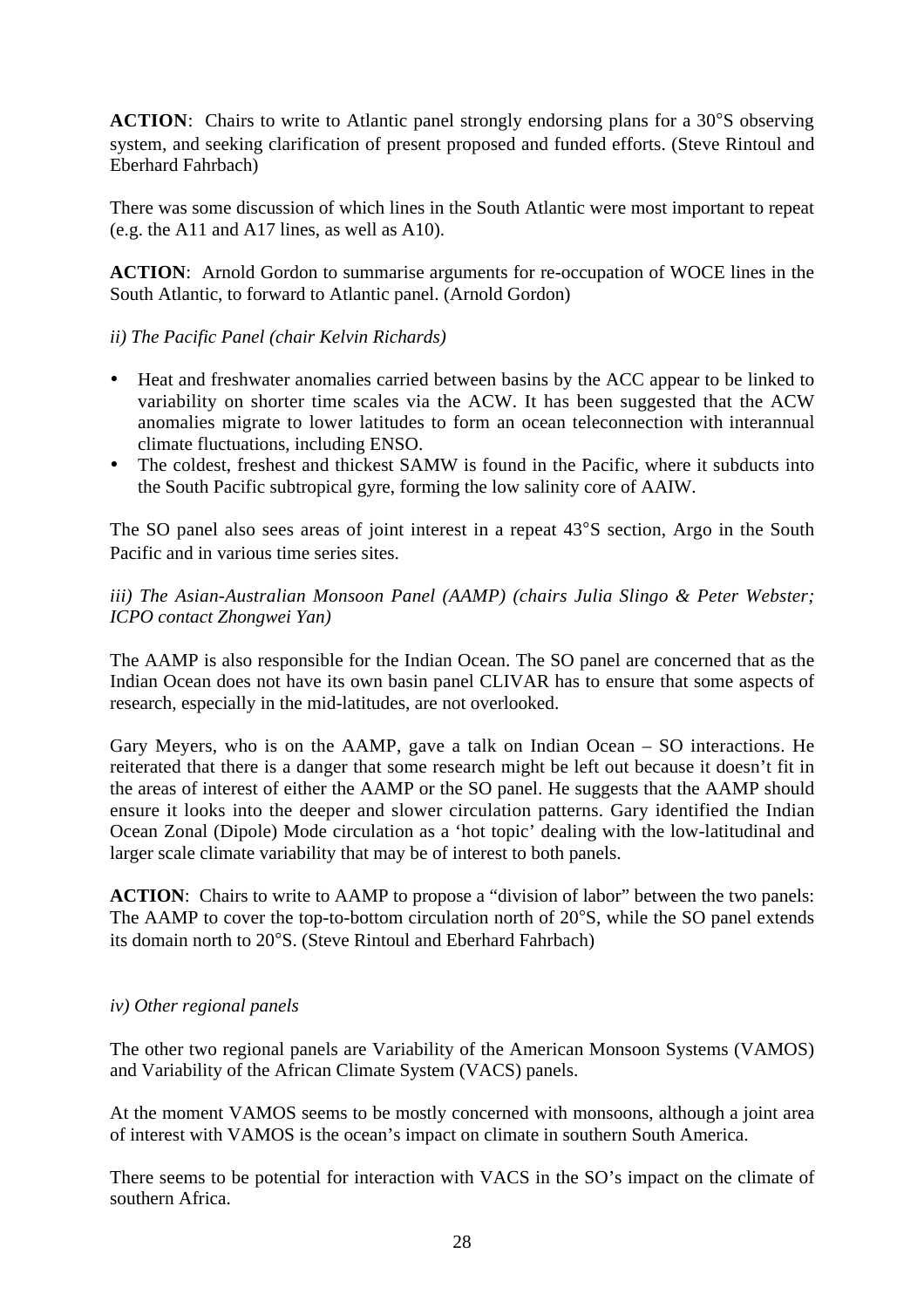## 17.2 CLIVAR panels and working groups

*i) PAGES-CLIVAR Panel (chairs J-C. Duplessy and J. Overpeck; ICPO contact Andreas Villwock)*

PAGES/CLIVAR seeks to improve understanding of decadal to century scale climate variability by extending the instrumental record of climatic variables using high-resolution paleoclimatic data.

In the minutes of the second meeting of the PAGES-CLIVAR working group they state that '…PAGES-CLIVAR will try to initiate activity on paleo data in the Southern Hemisphere. The Working Group felt that this activity should be co-ordinated with the SO Panel…'

The SO Panel agree with this. The general opinion seemed to be that for the SO getting some of the higher frequency data from the paleo record would be extremely useful (e.g. records of decadal variability in the past).

**ACTION:** Explore with PAGES the possibility of a joint workshop. (Philip Froelich)

### *iii) CLIVAR Modelling Panels*

There are two crosscutting (global) panels involved with modelling issues: The Working Group on Coupled Modelling and the Working Group on Seasonal to Interannual Prediction. The SO panel should liase with these groups with regard to modelling issues.

**ACTION**: Gurvan Madec to keep the panel up-to-date on modelling issues. The SO panel needs to think about indices that provide useful benchmarks for models (e.g. transport of ACC, overturning cell, rate of bottom water formation, gyre circulation etc). It was suggested that modelling issues be a subtheme for the next panel meeting. (Gurvan Madec and rest of panel)

#### 17.3 CliC panels and working groups

ACSYS-CliC has a number of panels and groups that the SO panel should be prepared to work and liase with. These include:

#### *i) The Data Management and Information Panel (DMIP) (Chair, James Moore)*

The principal objective of the DMIP is to make available relevant datasets to users as efficiently as possible within the procedures and protocols that govern international data exchange. Their principal 'target groups' are modelling and process-orientated research groups with a thematic relation to ACSYS and CliC research priorities.

# *ii) The Observation Products Panel (OPP) – Koni Steffen, Chair*

The OPP was set up to evaluate the user requirements for observational products and data obtained by in-situ and remote-sensing observations. A full list of the terms of references (TORs) may be found at http://acsys.npolar.no/impplan/tor.htm.

*iii) The Numerical Experimentation Group (NEG) – Greg Flato, Chair*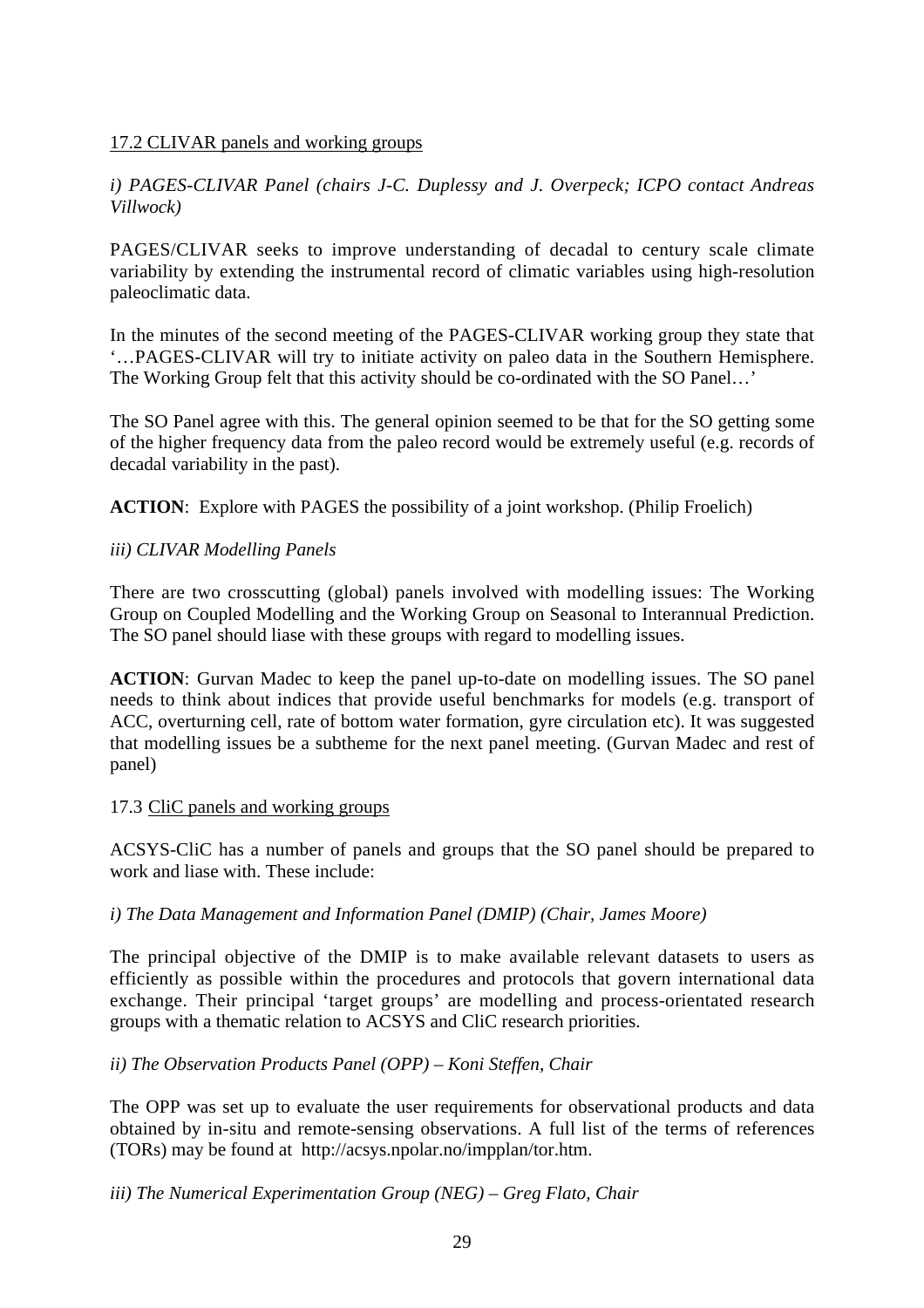The general TORs of the NEG are to:

- Address modelling issues of single components and the high-latitude coupled system (atmosphere, sea ice, ocean, hydrology) relevant to ACSYS ( and CliC)
- Promote the investigation and improvement of the parameterisation of specific highlatitude processes in climate models
- Distribute the improved parameterisations

Full details of the TORs may be found at http://acsys.npolar.no/impplan/tor.htm.

# 17.4 WCRP programmes

SO CLIVAR will build on the base established by the World Ocean Circulation Experiment (WOCE). The panel will have strong links to ACSYS because it is a CliC as well as a CLIVAR panel. Links with the Stratospheric Processes And their Role in Climate (SPARC) project and the Working Groups on Air Sea Fluxes and Numerical Experimentation (WGASF and WGNE, respectively) will be pursued.

Surface fluxes provided by GEWEX will be particularly important for the SO, where existing estimates are poor. GEWEX has two projects designed to evaluate and produce global surface fluxes:

i) The Surface Radiation Budget (SRB) project will produce by mid 2002 (approximately 2 years are available now) a global 1 by 1 degree data set of surface radiative fluxes from 1983- 1995 (initially). More resources may be required to extend this data set through to 2002.

ii) The SEAFLUX project is seeking to provide a high-resolution satellite data set of surface turbulent fluxes over the global oceans (to include the SO). The SEAFLUX project (http://paos.colorado.edu/~curryja/ocean/index.html), includes the following elements:

- Extensive library of *in situ* data sets from research ships and buoys for validation of the global flux products
- Development and evaluation of a new skin sea surface temperature product that resolves the diurnal cycle
- Evaluation and improvement of bulk turbulent flux models
- Evaluation and improvement of methods to determine surface air temperature and humidity from satellite
- Production and evaluation of global high-resolution satellite-derived surface turbulent fluxes for 1999
- Evaluation of the global flux products in the context of applications (e.g. forcing ocean models, partitioning of heat transport in the atmosphere and ocean)

For the *in situ* validation cases, SEAFLUX has several deployments from the SO, mostly buoys, with one deployment having direct turbulent flux measurements. This project is operating on essentially no resources and consolidation of requirements from WCRP projects for these types of data would be of great help in obtaining support for producing these data sets on a more consistent and predictable basis. Contact points are:

• Judy Curry for SEAFLUX (curryja@cloud.colorado.edu) and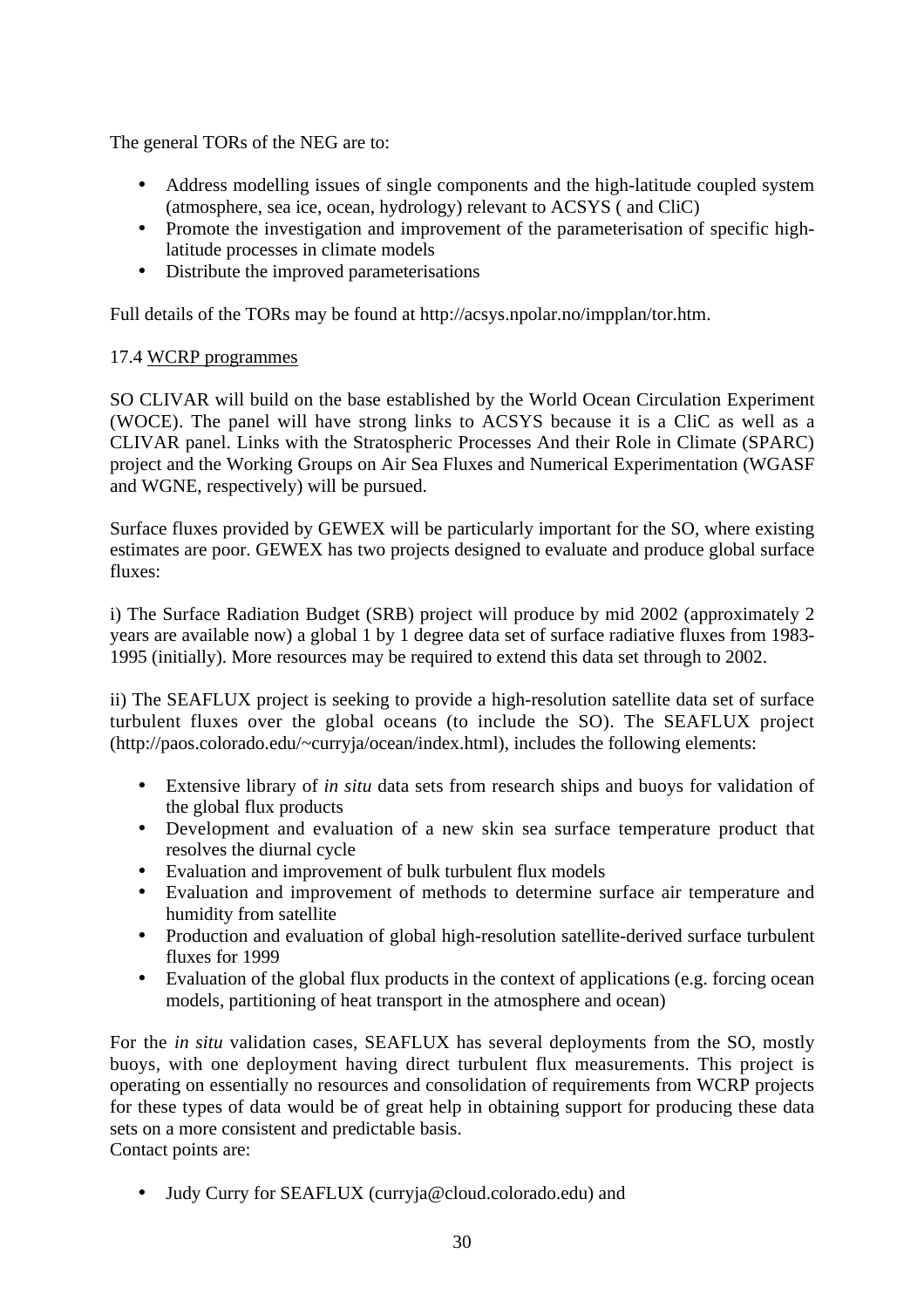• Paul Stackhouse for SRB (P.W.STACKHOUSE@LaRC.NASA.GOV)

**ACTION**: Chairs to write to Judy Curry and Paul Stackhouse expressing the strong support of the panel for SEAFLUX and SRB and asking for suggestions as to how the panel might be of help. (Steve Rintoul and Eberhard Fahrbach)

## 17.5 Programmes outside of WCRP

Both the SCAR and the Scientific Committee on Oceanic Research (SCOR) have established SO programmes: The SCAR programme is called Antarctic Sea-Ice Processes, Ecosystems and Climate (ASPeCt); International Antarctic Zone (iAnZone) is a SCOR affiliated programme. Both of these programmes are directly concerned with the coupling of the SO and atmosphere in the regions covered by year-round and by seasonal sea ice.

The paleoclimate records from the Antarctic ice sheet, and from the circumpolar belt are of particular interest to the SO component of CLIVAR and CliC. As well as PAGES-CLIVAR, there are other projects such as IMAGES (a joint project between PAGES and SCOR), which is currently planning a major SO cruise to obtain long sediment cores for climatic and environmental reconstruction. The primary contacts for this effort are Rob Dunbar (dunbar@stanford.edu) and Andreas Mackensen.

The scientific focus for the Surface Ocean Lower Atmosphere Study (SOLAS) programme is the interaction between the atmosphere, climate and marine biogeochemical processes. SOLAS is sponsored by the International Geosphere-Biosphere Program (IGBP), SCOR and the Commission of Atmospheric Chemistry and Global Pollution (CACGP).

In remote regions of the SO, monitoring changes in upper ocean temperature and salinity is only possible using drifting platforms due to the lack of merchant shipping. Profiling floats with temperature and salinity sensors provide a cost-effective means of monitoring such regions. In addition, the floats provide a measure of the absolute velocity field. Thus SO Argo is something that will be actively encouraged by the SO panel.

Some observations required for SO CLIVAR-CliC (e.g. repeat XBT/XCTD sections) will likely form part of the Global Ocean Observing System (GOOS).

Wherever possible links will be explored with projects in IGBP and possibly even in with the International Human Dimensions Programme (IHDP).

**ACTION**: The SO Panel webpage should be kept updated with information about other projects and panels. (Mike Sparrow) **18. OTHER MATTERS**

Eberhard Fahrbach pointed out that the ICPO suffers from a shortage of funding, and therefore even small contributions from the nations involved in SO research can be helpful (e.g. by providing funds for brochures etc.)

**ACTION**: A list of scientific highlights, important and submitted papers to be included on the SO panel webpage. Details to be forwarded to Mike Sparrow. (All panel and Mike Sparrow)

**ACTION**: At least one representative from the panel should attend the South Atlantic Workshop (see Edmo Campos for details). (Steve Rintoul to seek a volunteer)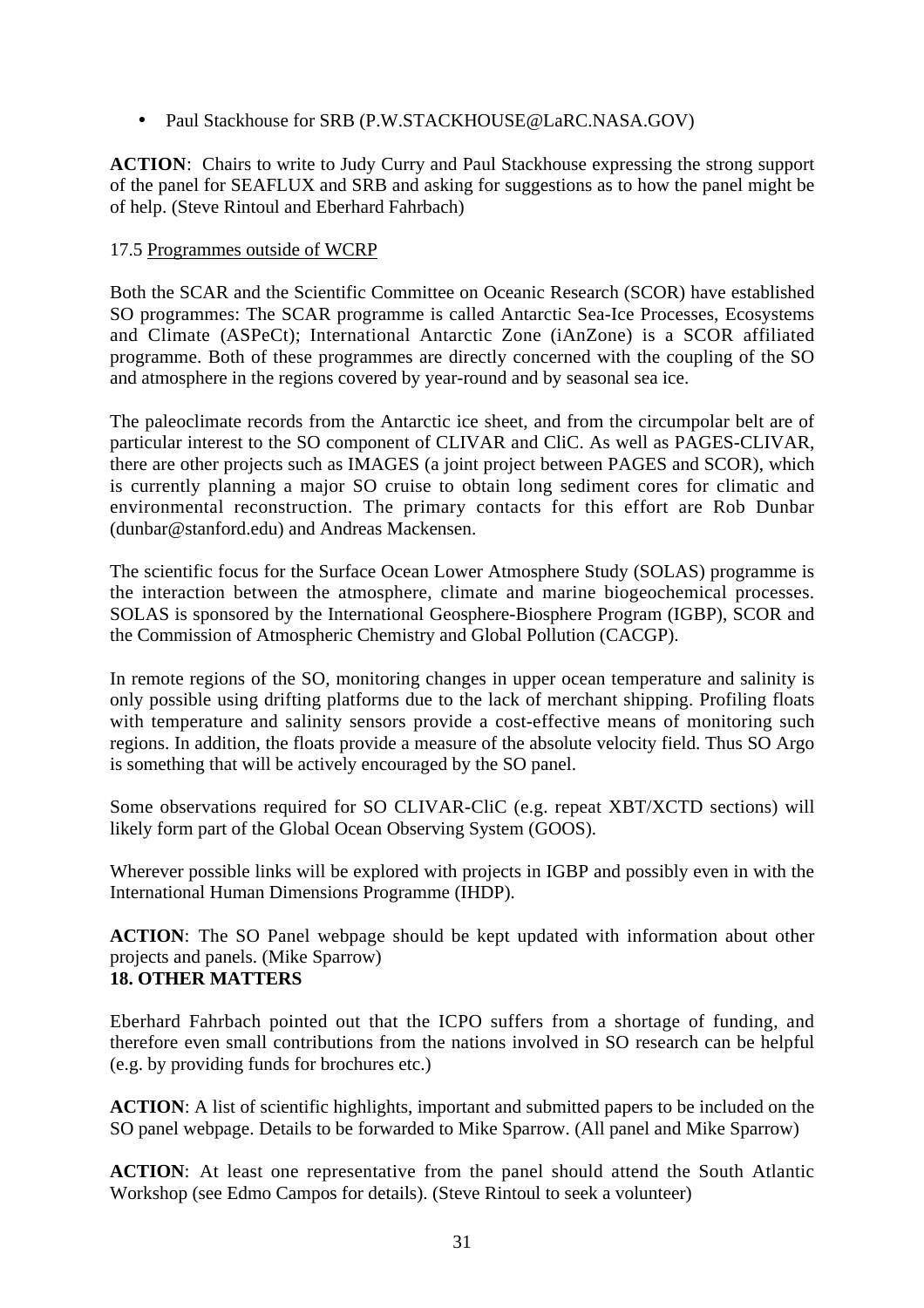Finally the timing and venue of the next meeting of the SO panel was discussed. It was felt that the next meeting should be in about eighteen months. Eberhard offered Bremerhaven as a possible venue. To advance the integration of Southern Ocean Projects he suggested having a joint meeting with iAnzone and ASPeCt in late summer 2003, during which time all three groups would have their meetings and a joint session to discuss overlapping issues. The presently envisioned time is the week of 8 to 12 September 2003.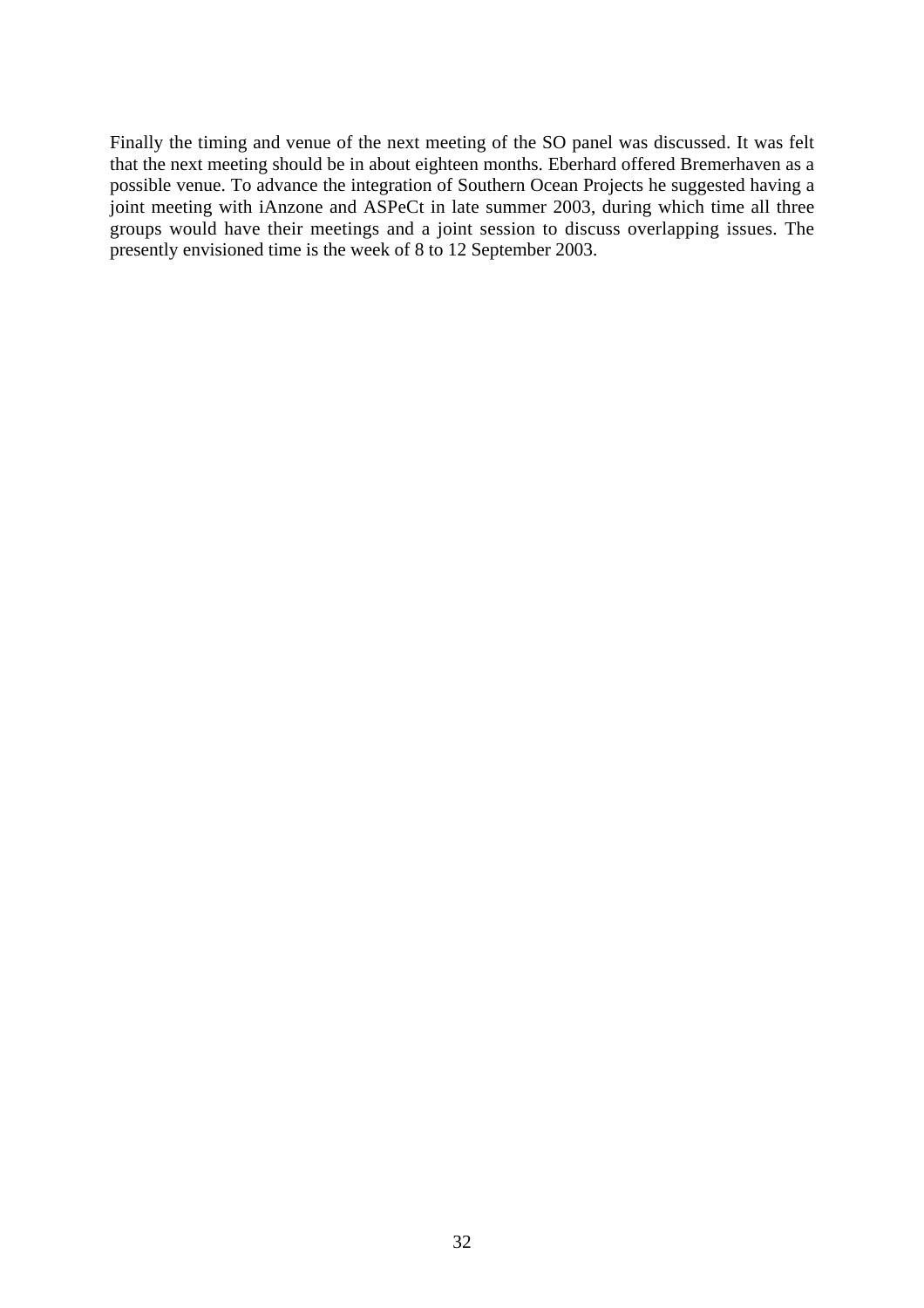# **APPENDIX 1. LIST OF ATTENDEES**

| S. Rintoul<br>E. Fahrbach | CSIRO, Hobart, Australia<br>Alfred-Wegener Institut für | Steve.Rintoul@marine.csiro.au<br>efahrbach@awi-bremerhaven.de |
|---------------------------|---------------------------------------------------------|---------------------------------------------------------------|
|                           | Polar und Meeresforschung,                              |                                                               |
|                           | Bremerhaven, Germany                                    |                                                               |
| I. Allison                | Antarctic CRC, Hobart,                                  | ian.allison@aad.gov.au                                        |
|                           | Australia                                               |                                                               |
| S. Aoki                   | National Institute for Polar<br>Research, Tokyo, Japan  | shigeru@nipr.ac.jp                                            |
| A. Gordon                 | <b>Lamont Doherty Earth</b>                             | agordon@ldeo.columbia.edu                                     |
|                           | Observatory, Palisades, USA                             |                                                               |
| G. Madec                  | LODYC, Paris, France                                    | gm@lodyc.jussieu.fr                                           |
| R. Morrow                 | LEGOS, Toulouse, France                                 | rosemary.morrow@cnes.fr                                       |
| C. Sabine                 | NOAA/PMEL, Seattle, USA                                 | sabine@pmel.noaa.gov                                          |
| I. Simmonds               | University of Melbourne,<br>Melbourne, Australia        | i.simmonds@earthsci.unimelb.edu.au                            |
| K. Speer                  | Florida State University,                               | kspeer@ocean.ocean.fsu.edu                                    |
|                           | Talahassee, USA                                         |                                                               |
| K. Heywood                | University of East Anglia,<br>Norwich, UK               | K.Heywood@uea.ac.uk                                           |
| A. Klepikov               | <b>Arctic and Antarctic Research</b>                    | klep@aari.nw.ru                                               |
|                           | Institute, St. Petersburg, Russia                       |                                                               |
| E. Campos                 | Instituto Oceanografico,                                | edmo@usp.br                                                   |
|                           | Universidade de Sao Paulo, Sao                          |                                                               |
|                           | Paulo, Brazil                                           |                                                               |
| C. Reason                 | University of Cape Town,                                | cjr@egs.uct.ac.za                                             |
|                           | Rondebosch, South Africa                                |                                                               |
| Z. Dong                   | Polar Research Institute of                             | zhaoqian@stn.sh.cn                                            |
|                           | China, Shanghai, China                                  |                                                               |
| W. Howard                 | University of Tasmania,                                 | Will.Howard@utas.edu.au                                       |
|                           | Tasmania, Hobart, Australia                             |                                                               |
| V. Morgan                 | University of Tasmania,                                 | Vin.Morgan@utas.edu.au                                        |
|                           | Tasmania, Hobart, Australia                             |                                                               |
| P. Sutton                 | National Institute of Water &                           | p.Sutton@niwa.cri.nz                                          |
|                           | Atmospheric Research,                                   |                                                               |
|                           | Wellington, New Zealand                                 |                                                               |
| G. Spezie                 | Universitá di Napoli                                    | giancarlo.spezie@uninav.it                                    |
|                           | "Parthenope" Instituto di                               |                                                               |
|                           | Meteorologia e Oceanografia,                            |                                                               |
|                           | Napoli, Italy                                           |                                                               |
| G. Budillon               | Universitá di Napoli                                    | budillon@unina.it                                             |
|                           | "Parthenope" Instituto di                               |                                                               |
|                           | Meteorologia e Oceanografia,                            |                                                               |
|                           | Napoli, Italy                                           |                                                               |
| A. Bergamaso              | CNR, Istituto Dinamica Grandi andreab@isdgm.ve.cnr.it   |                                                               |
|                           | Masse Venezia, Italy                                    |                                                               |
| E. Zambianci              | Universita de Napoli                                    | enrico.zambianchi@uninav.it                                   |
|                           | "Parthenope" Instituto di                               |                                                               |
|                           | Meteorologia e Oceanografia,                            |                                                               |
|                           | Napoli, Italy                                           |                                                               |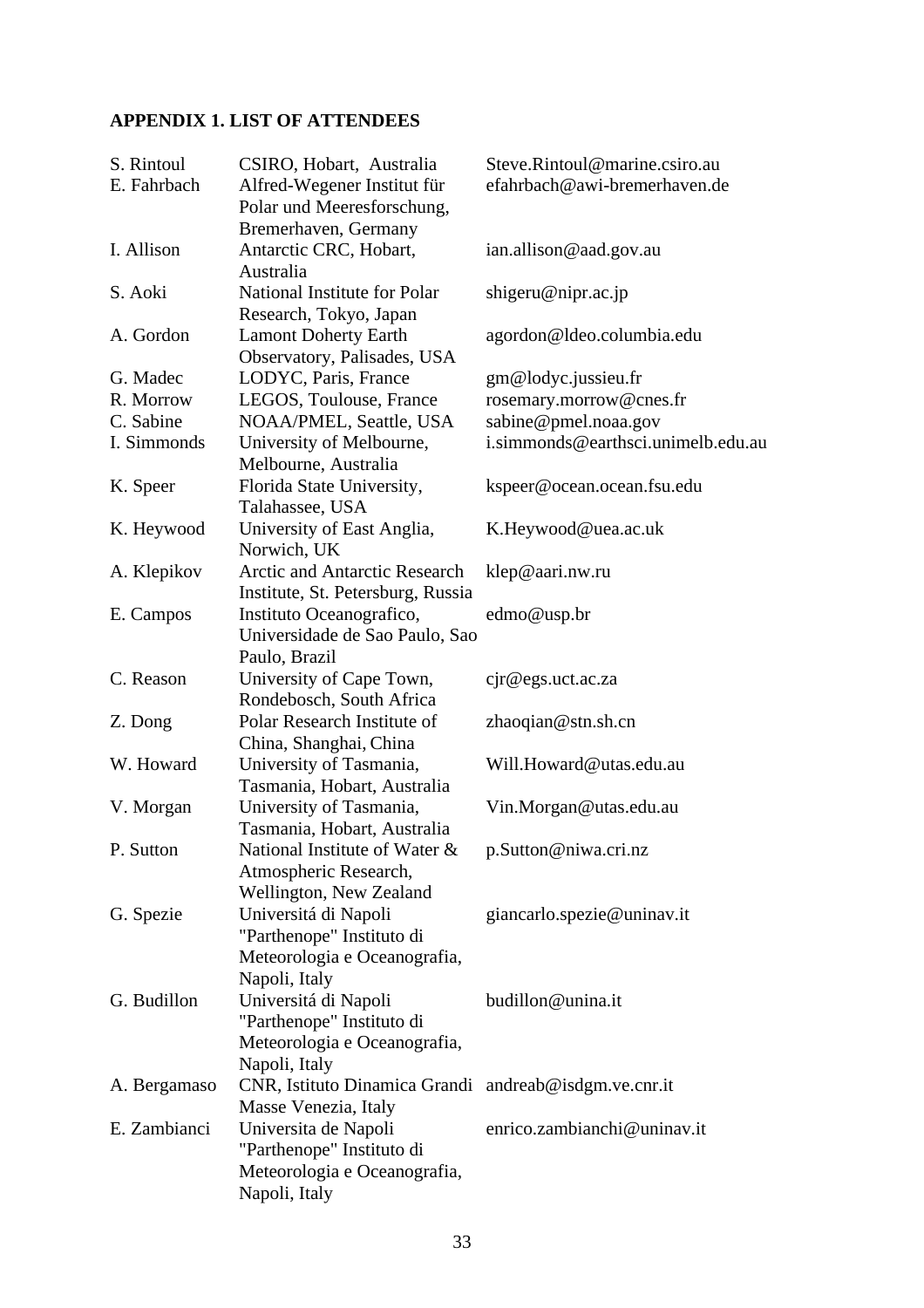| C. Dick      | ACSYS-CliC Project Office,          | chad.dick@npolar.no       |
|--------------|-------------------------------------|---------------------------|
|              | Tromso, Norway                      |                           |
| M. Sparrow   | <b>International CLIVAR Project</b> | mdsp@soc.soton.ac.uk      |
|              | Office (ICPO), Southampton          |                           |
|              | Oceanography Centre,                |                           |
|              | Southampton, UK                     |                           |
| J. Gould     | <b>International CLIVAR Project</b> | wig@soc.soton.ac.uk       |
|              | Office (ICPO), Southampton          |                           |
|              | Oceanography Centre,                |                           |
|              | Southampton, UK                     |                           |
| G. Meyers    | CSIRO, Hobart, Australia            | Gary.Meyers@csiro.au      |
| S. O'Farrell | Div. of Atmospheric Research,       | siobhan.ofarrell@csiro.au |
|              | CSIRO, Aspendale, Australia         |                           |
| W. Cai       | Div. of Atmospheric Research,       | wenju.cai@csiro.au        |
|              | CSIRO, Aspendale Australia          |                           |
| N. Bindoff   | CSIRO, Hobart, Australia            | n.bindoff@utas.edu.au     |
| U. Send      | Institut für Meereskunde,           | usend@ifm.uni-kiel.de     |
|              | Duesternbrooker Weg 20, Kiel,       |                           |
|              | Germany                             |                           |
| Ian Barton   | <b>CSIRO Marine Research,</b>       | ian.barton@csiro.au       |
|              | Hobart, Tasmania, Australia         |                           |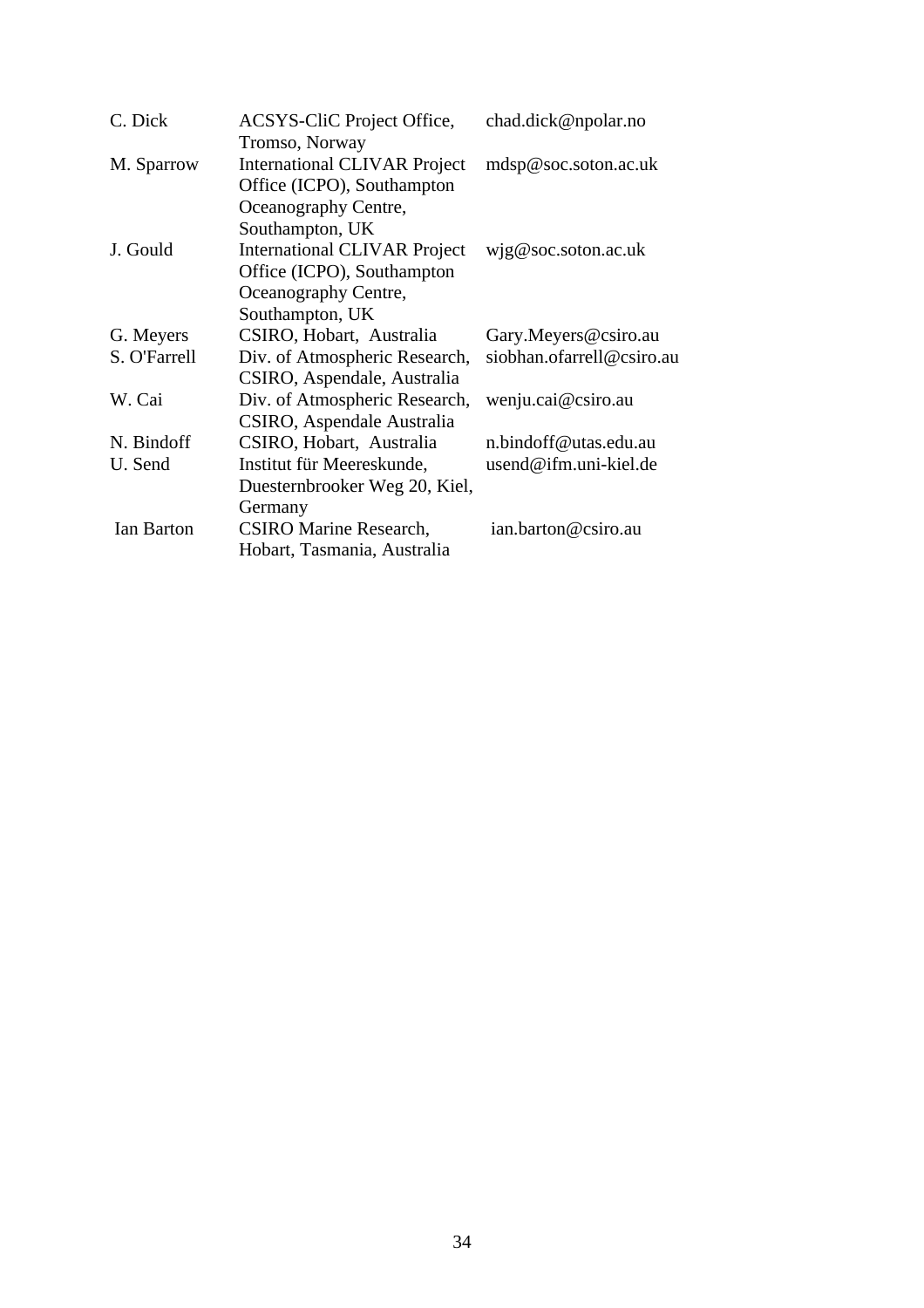# **APPENDIX 2. MEETING AGENDA**

Monday, March 11, 2002

| 0845-0900<br>0900-0930 | Welcome and purpose of the meeting (Rintoul)<br>Overview and status of CLIVAR (Gould)                                                       |
|------------------------|---------------------------------------------------------------------------------------------------------------------------------------------|
| 0930-1030              | Overview of progress to date in implementation of SO CLIVAR (Rintoul)                                                                       |
| 1030-1100              | Coffee break                                                                                                                                |
| 1100-1130              | Overview of CliC, including elements relevant to the understanding of the                                                                   |
|                        | Southern Ocean (Allison, Fahrbach)                                                                                                          |
| 1130-1200              | Discussion: CLIVAR/CliC integration                                                                                                         |
| 1200-1230              | Sea ice (Allison, Martinson)                                                                                                                |
| 1230-1400              | Lunch                                                                                                                                       |
| 1400-1430              | Science talk: Impact of the mid/high latitude ocean on southern hemisphere<br>regional climate: A South African example (Reason)            |
| 1430-1530              | Meteorology, air-sea coupling and teleconnections (Simmonds)                                                                                |
| 1530-1600              | Coffee break                                                                                                                                |
| 1600-1645              | Modelling: recent results of coupled and ocean-only models relevant to SO<br>CLIVAR; observations needed to test and improve models (Madec) |
| 1645-1730              | Carbon uptake and storage in the Southern Ocean (Sabine)                                                                                    |

Tuesday, March 12, 2002

0830-1230 Summary of national programmes:

- Australian programme (Rintoul)<br>• Chinese programme (Dong)
- Chinese programme (Dong)<br>• French programme (Morrow
- French programme (Morrow)<br>• German programme (Fahrbacl
- German programme (Fahrbach)<br>• Italian programme (Spezie)
- Italian programme (Spezie)<br>• Iananese programme (Aoki)
- Japanese programme (Aoki)
- NZ programme (Sutton)<br>• Russian programme (Kle
- Russian programme (Klepikov)
- SA programme (Reason)
- South Atlantic and South American activities (Campos)
- UK programme (Heywood)<br>• US programme (Gordon)
- US programme (Gordon)

#### 1230-1330 Lunch

1330-1800 Science symposium with Argo Science Team: The value of Southern Ocean observations:

| 1330-1355 | CLIVAR's requirements for Argo observations (Gould)          |
|-----------|--------------------------------------------------------------|
| 1355-1420 | Introduction: the Southern Ocean's role in climate (Rintoul) |
| 1420-1445 | Southern Ocean response to climate change (O'Farrell)        |
| 1445-1510 | Potential Impacts of climate change on the Southern Ocean    |
|           | carbon cycle. (Sabine)                                       |
| 1510-1535 | Modes of variability in the atmosphere-ocean system of the   |
|           | southern hemisphere (Simmonds)                               |
| 1535-1600 | Coffee                                                       |
|           |                                                              |